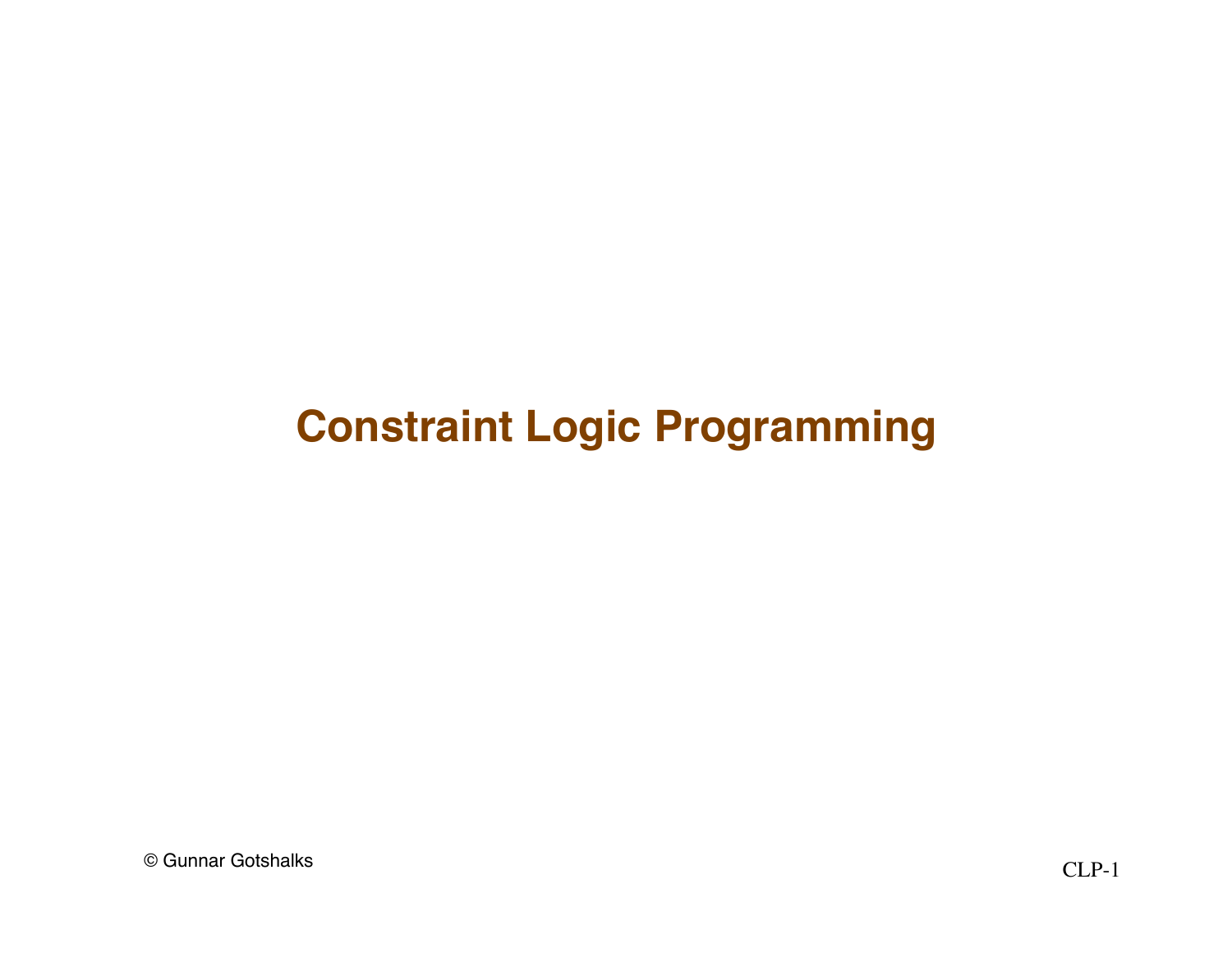# **What is Constraint Logic Programming?**

- $\Diamond$  Is a combination of
	- » **Logic programming**
	- » **Optimization**
	- » **Artificial Intelligence**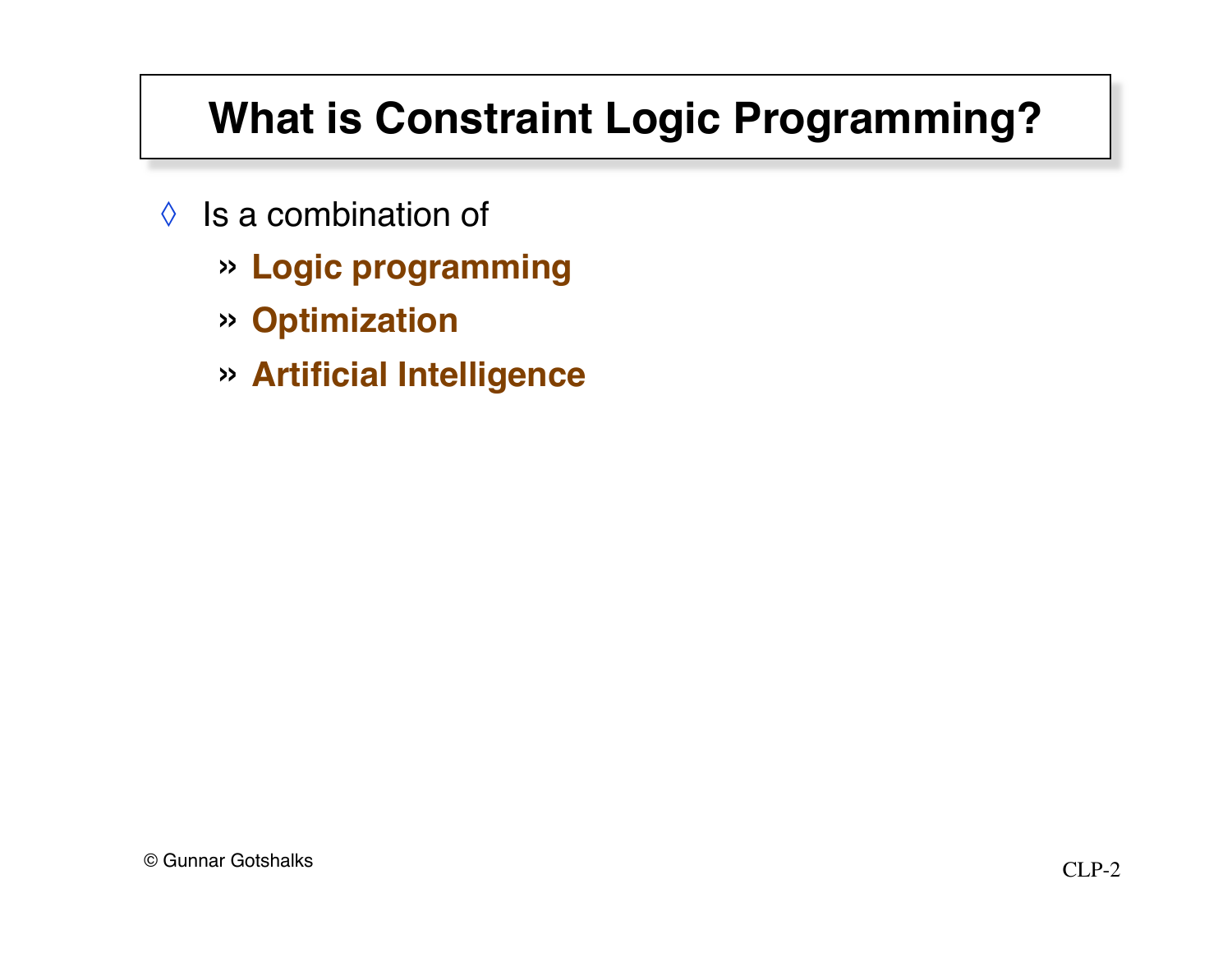# **Components**

- ◊ Have a set of variables
	- » **Each variable ranges over a domain of values**
		- > **X in 1 .. 20**
			- **X has values between 1 and 20 inclusive finite domain**
		- > **[X , Y] ins 1 .. 20**
			- **X and Y each have values between 1 and 20 inclusive**
		- $> X$ 
			- **If the library loaded is the CLP on real numbers then X is any real number – infinite domain**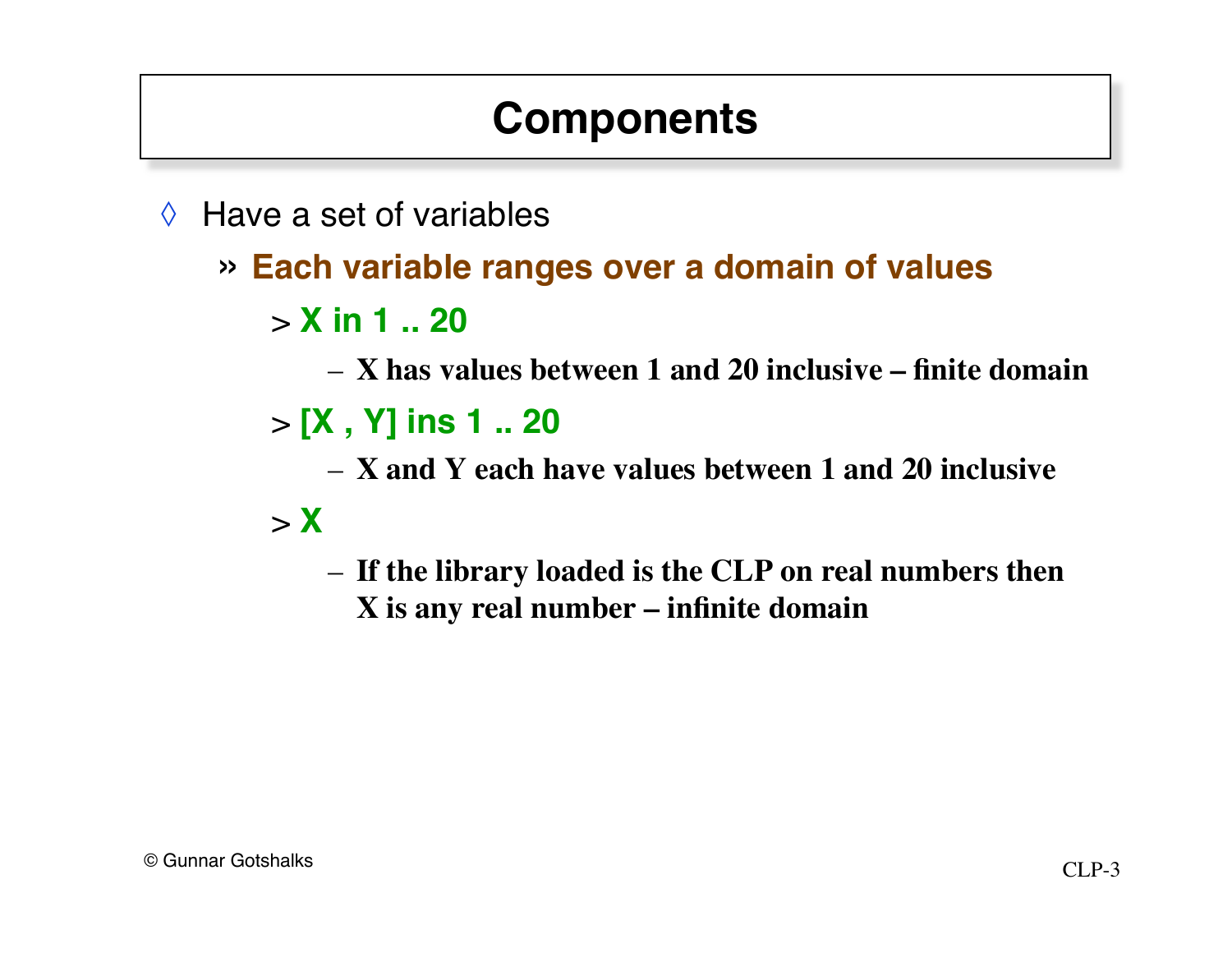# **Components 2**

 $\Diamond$  Have constraints on subsets of the variables

» **Y = X + 1**

$$
\text{or } Y = X + 1 \text{, } 2 \cdot Y = < 8 - X
$$

» **Y = X + 1 , 2 \* Y =< 8 – X , Z = 2 \* X + 3 \*Y**

> **Here we assume the base type of X, Y and Z are real numbers**

◊ Note that constraints can be on single variables to restrict the range, effectively defining the domain of values

» **X > 0 , X < 21**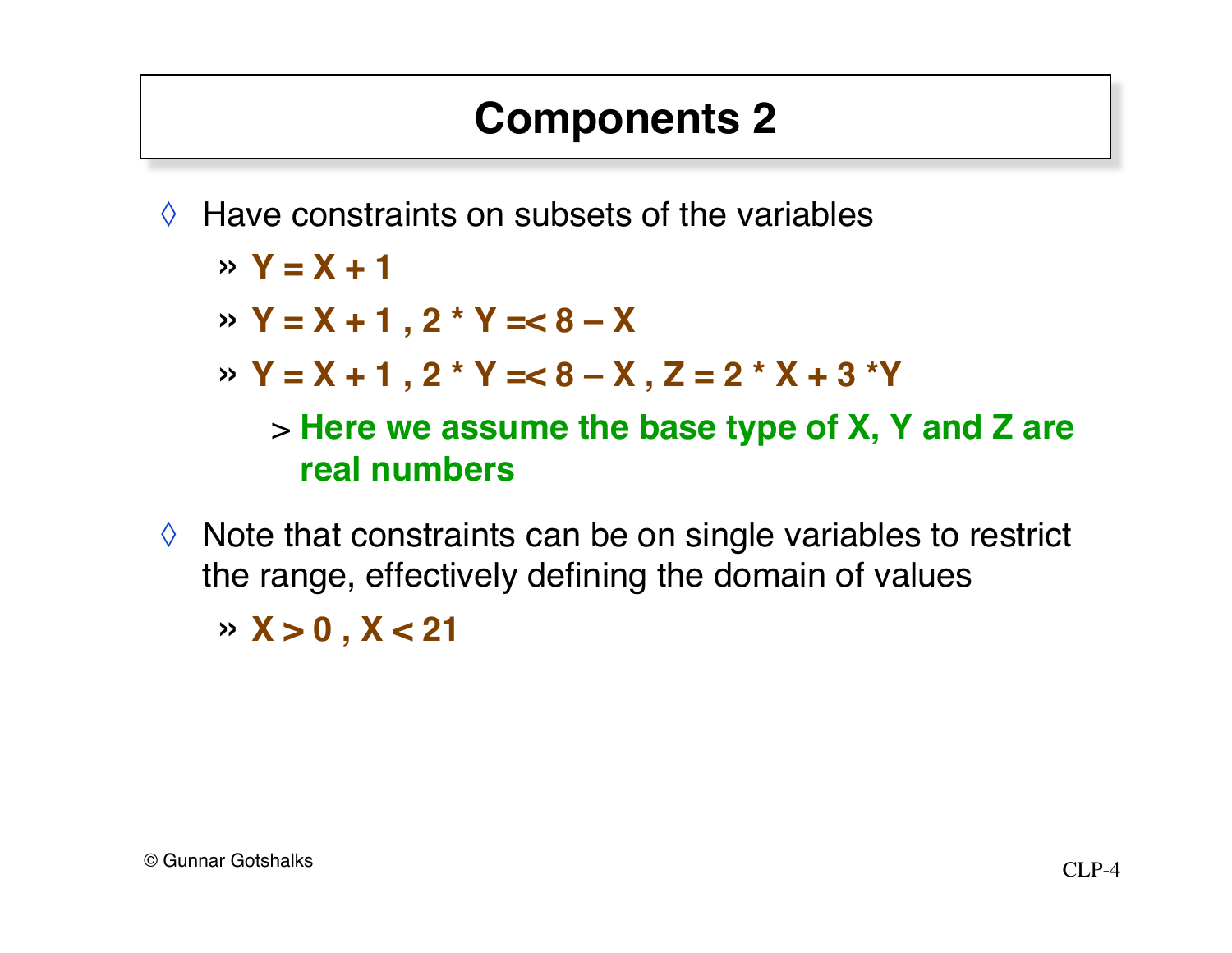# **Components 3**

- ◊ Have built-in operators
	- » **maximize ( Z )**
	- » **minimize (Z + 10 \* Y)**
	- $\rightarrow$  **inf** (Z, I)
	- » **sup ( Z Y , S)**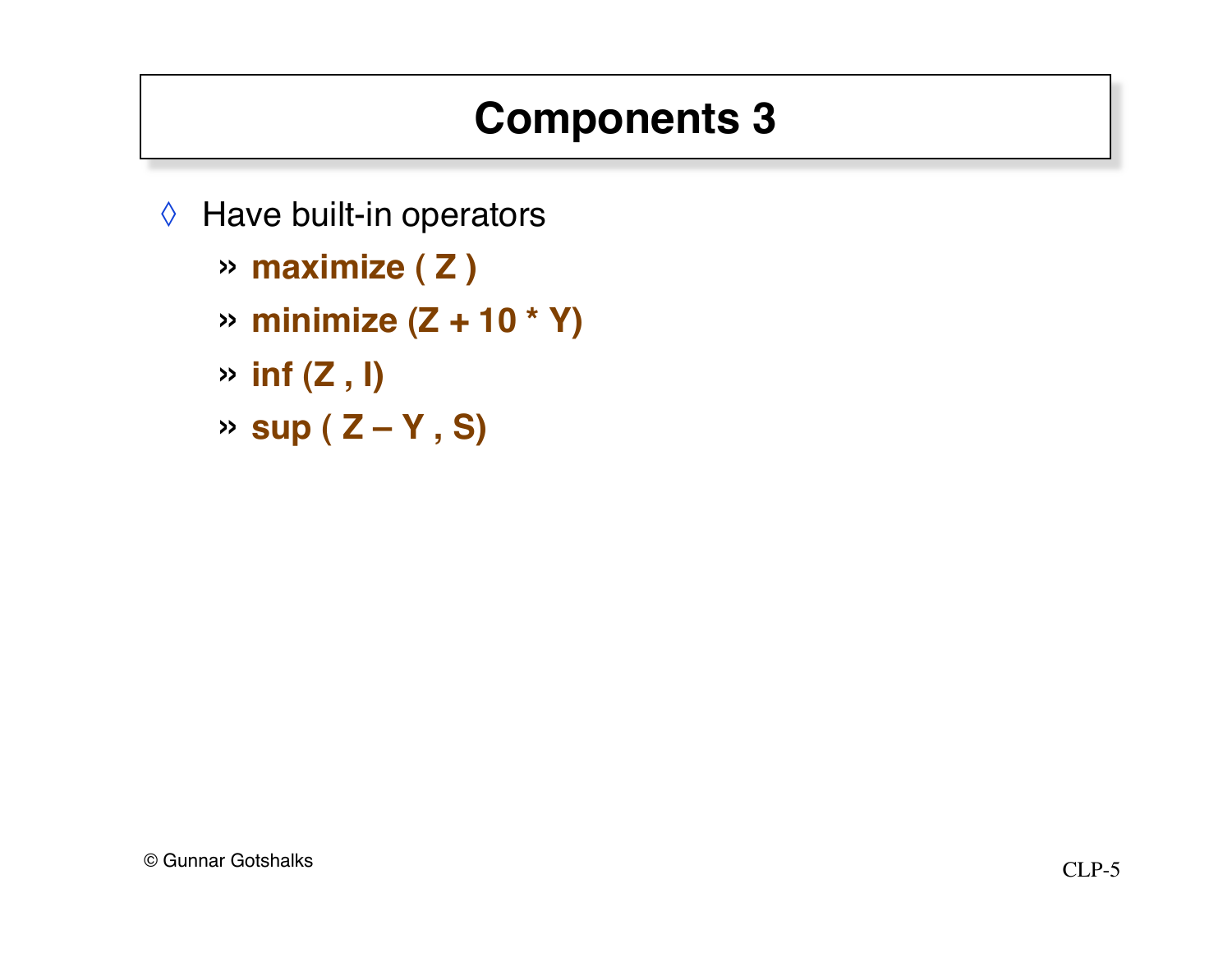# **Putting it together**

- $\Diamond$  Assuming variables are in the real number domain
	- » **Try different variations of the following in CLP(R)**
- 
- 
- 
- 
- 
- 
- 
- 
- **{** X >= 2 , **-- Specify domain of X**
- Y >= 2 , **-- Specify domain of Y**
- $Y = X + 1$ ,  $\qquad \qquad -$  Constraint 1 on X & Y
- 2 \* Y =< 8 X, **-- Constraint 2 on X & Y**
- Z = 2 \* X + 3 \* Y **}** , **-- Constrain Z wrt X and Y**
- maximize (Z+Y) , **-- Another constraint**
- inf (Z , I) , **-- I is the the infimum (minimum) of Z**
- sup (Z–Y , S). **-- S is the supremum (maximum) of Z-Y**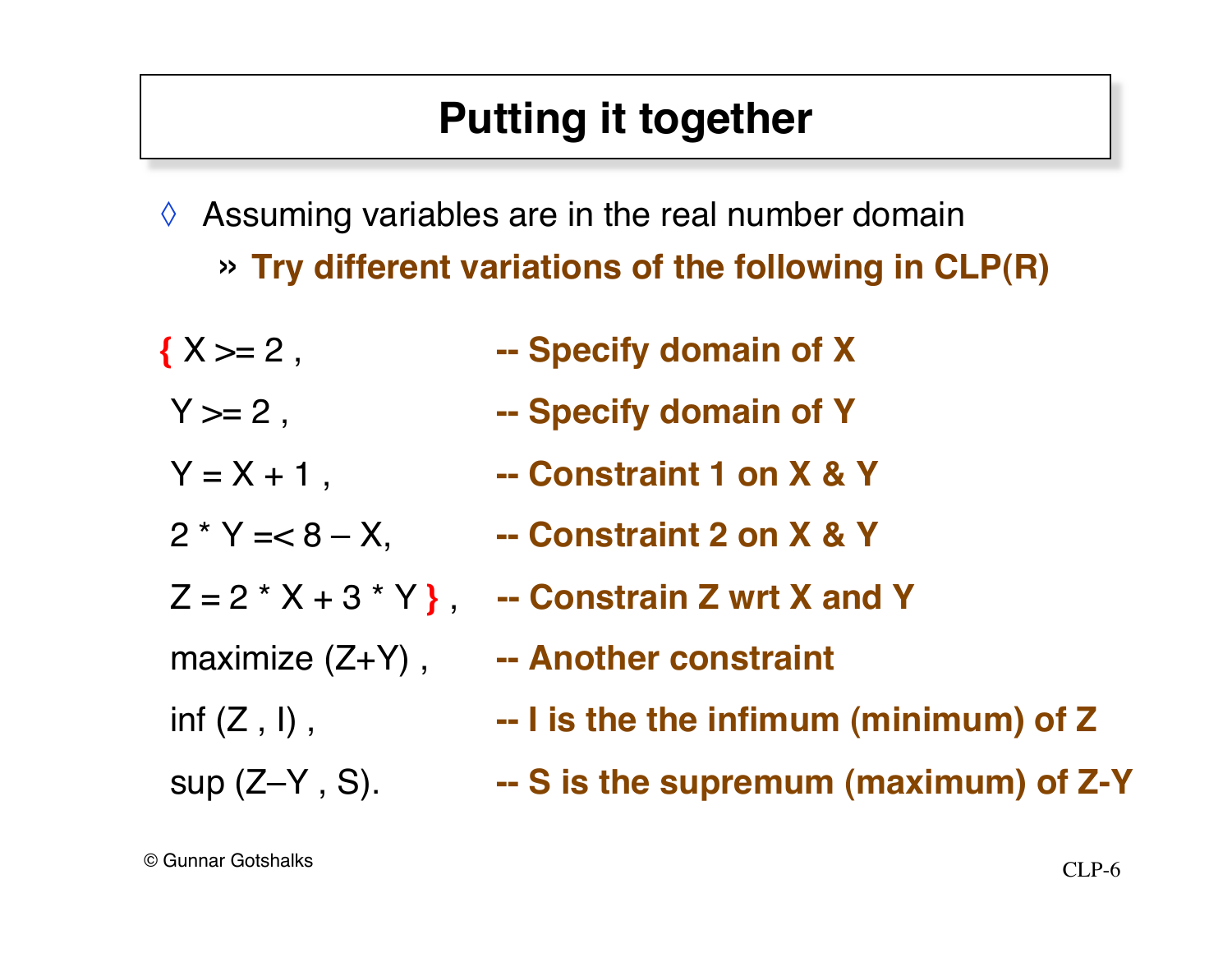## **Purpose**

- $\Diamond$  Satisfy the constraints
	- » **Find an assignment of values to the variables such that all the constraints are simultaneously true**
	- » **In optimization problems find the best assignment of values**
		- > **Maximize, minimize, etc.**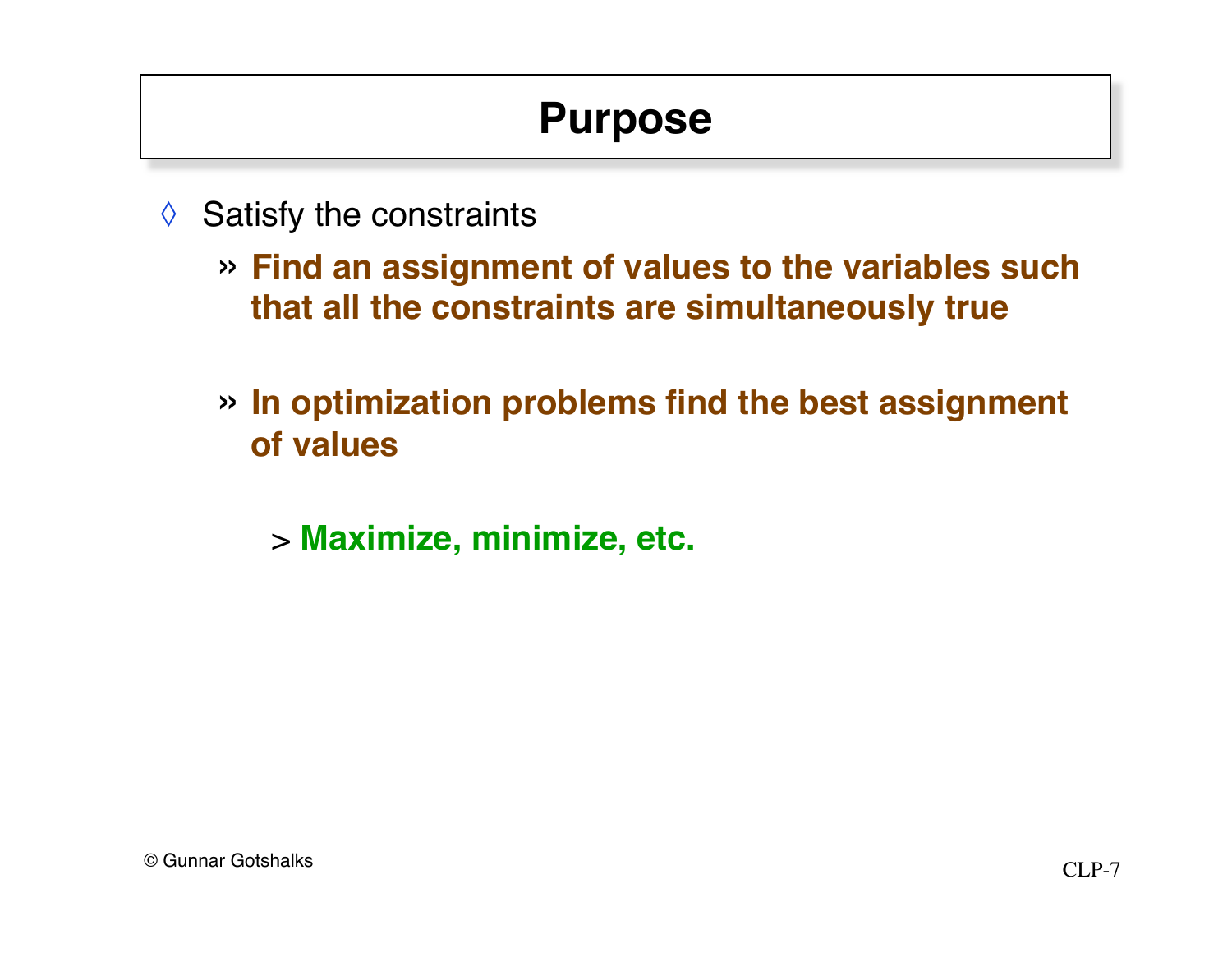# **What is in SWIPL**

- ◊ SWI-prolog has various libraries that can be consulted
	- » **[ library(clpr) ].**
		- > **An implementation of CLP(R) with variables being real numbers with real arithmetic**
	- » **[ library(clpq) ].**
		- > **An implementation of CLP(Q) with variables being rational numbers (ratios of integers)**
	- » **[ library(clpfd) ].**

> **An implementation of CLP(FD) with variables being in finite domains**

- » **[ library(clpqr) ].**
	- > **Combination of rationals and reals**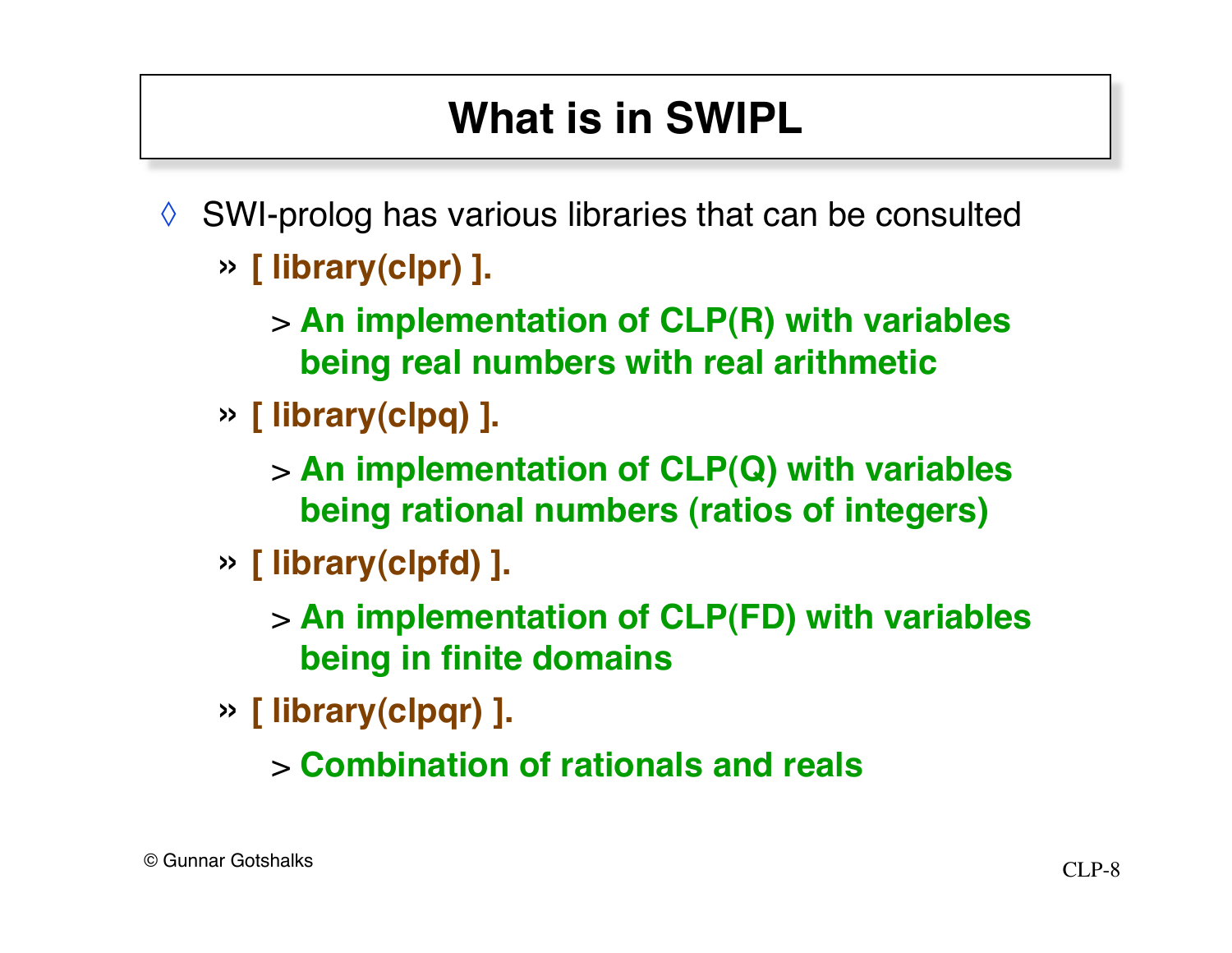# **CLP(Q) CLP(R) comparison**

- ◊ Try the following
	- » **:- library(clpq)**
	- » **{ X = 2 \* Y , Y = 1 – X}.**
- $\Diamond$  Compare with what is done in CLP(R)
	- » **:- library(clpr)**
	- » **{ X = 2 \* Y , Y = 1 – X}.**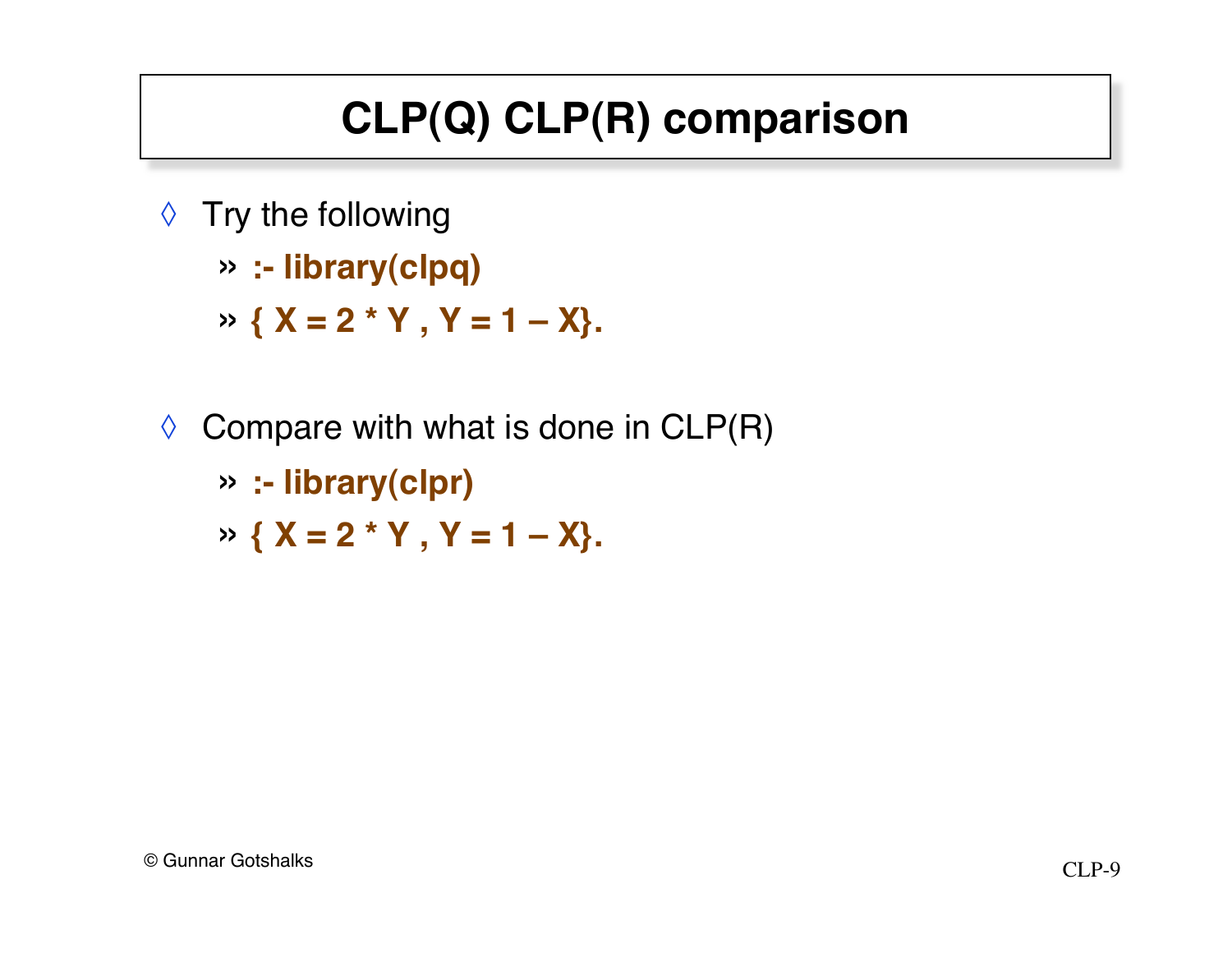# **CLP(R) Exercise**

◊ Try the expression in slide CLP-6, adding one expression after another until the full slide is done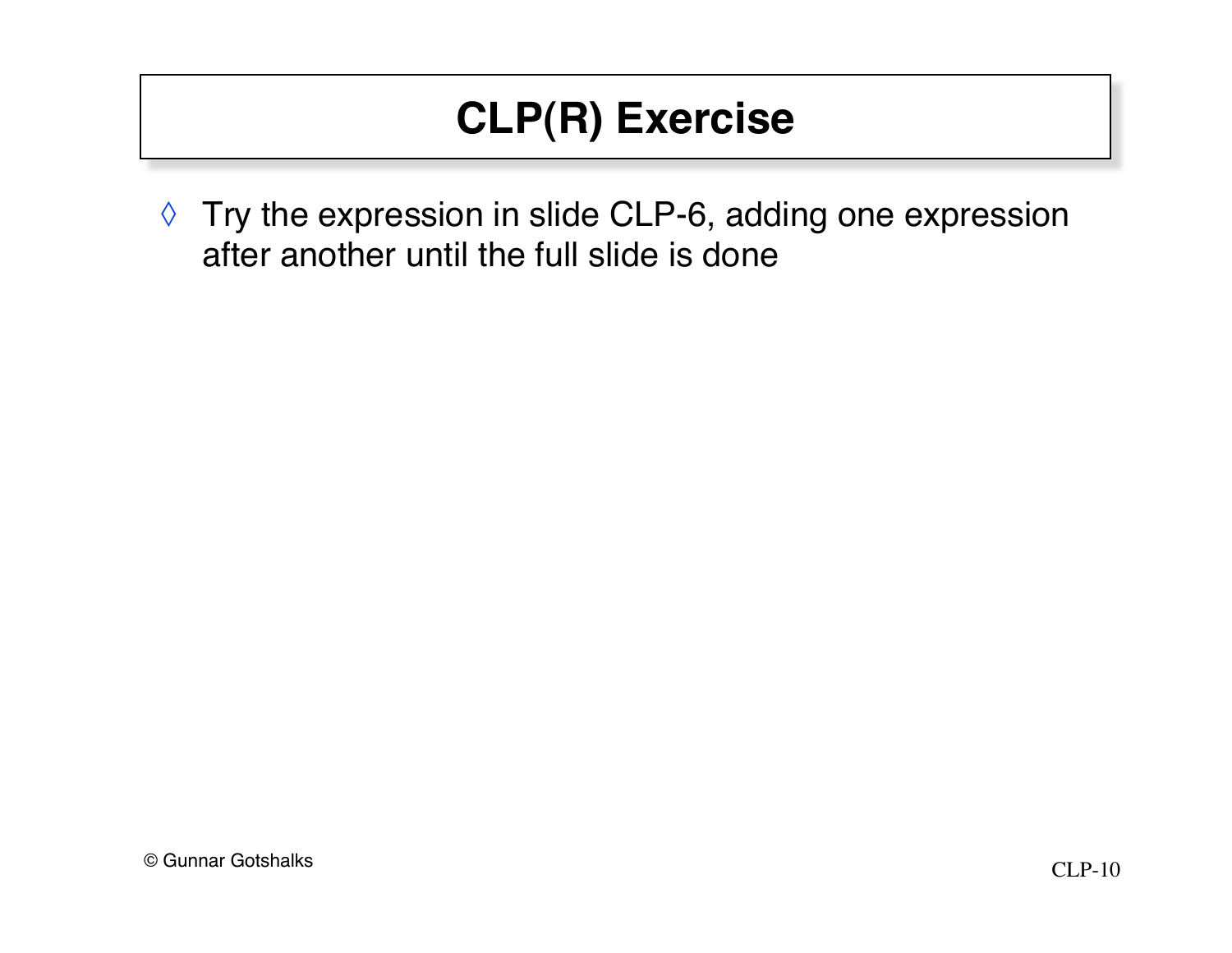## **Fahrenheit <--> Celsius**

◊ Consider a predicate to convert between Fahrenheit and **Celsius** 

» **convert (Fahrenheit , Celsius) :- Celsius is (Fahrenheit – 32) \* 5 / 9.**

> **Can only go in one direction because "is" requires Fahrenheit to be instantiated**

◊ Using CLP we can go both ways

» **convert (Fahrenheit , Celsius) :- { Celsius = (Fahrenheit – 32) \* 5 / 9 }.**

» **convert (Fahrenheit , Celsius) :- { Fahrenheit = Celsius\* 5 / 9 + 32 }.**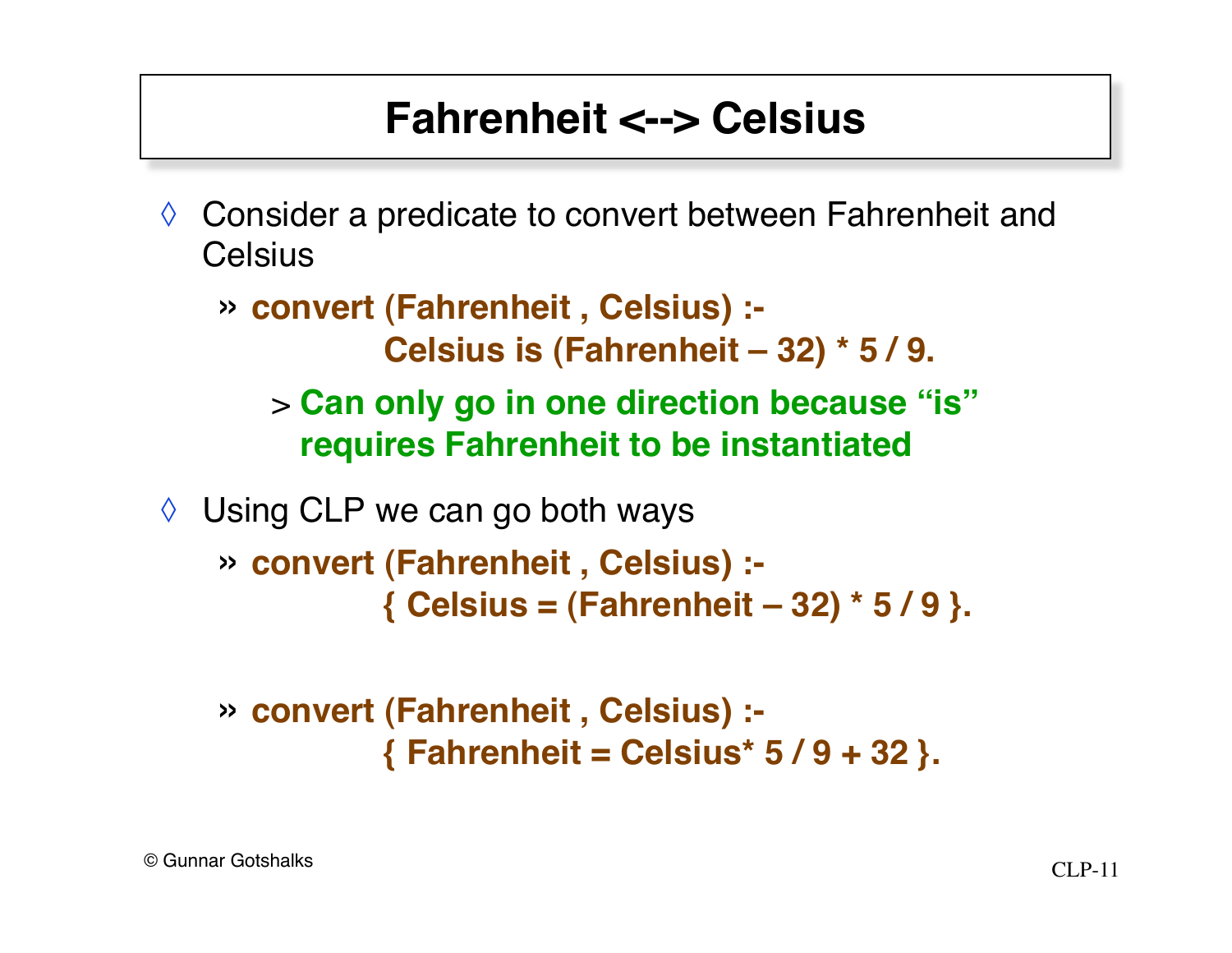# **PERT & CPM**

#### **PERT == Program Evaluation and Review Technique**

**CPM == Critical Path Method**

 $\Diamond$  Both are methods used in managing the complex scheduling of tasks that occur, for example, in building projects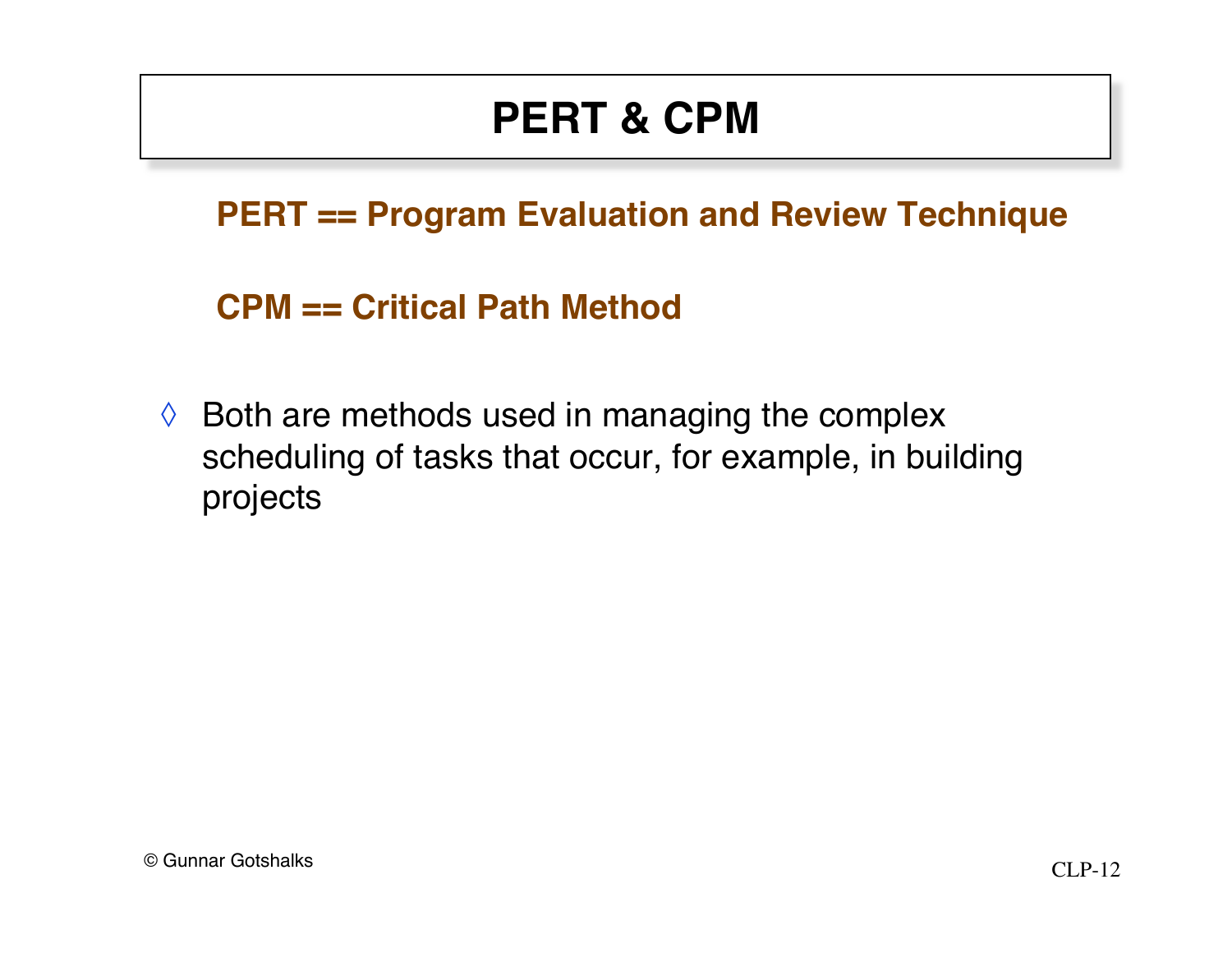# **CPM & PERT Graph**

- $\Diamond$  is a graph where
	- » **Nodes are end points for tasks**
		- > **Tasks begin or end at nodes**
	- » **Arcs are duration time for tasks**
		- > **Have a duration time associated with them**

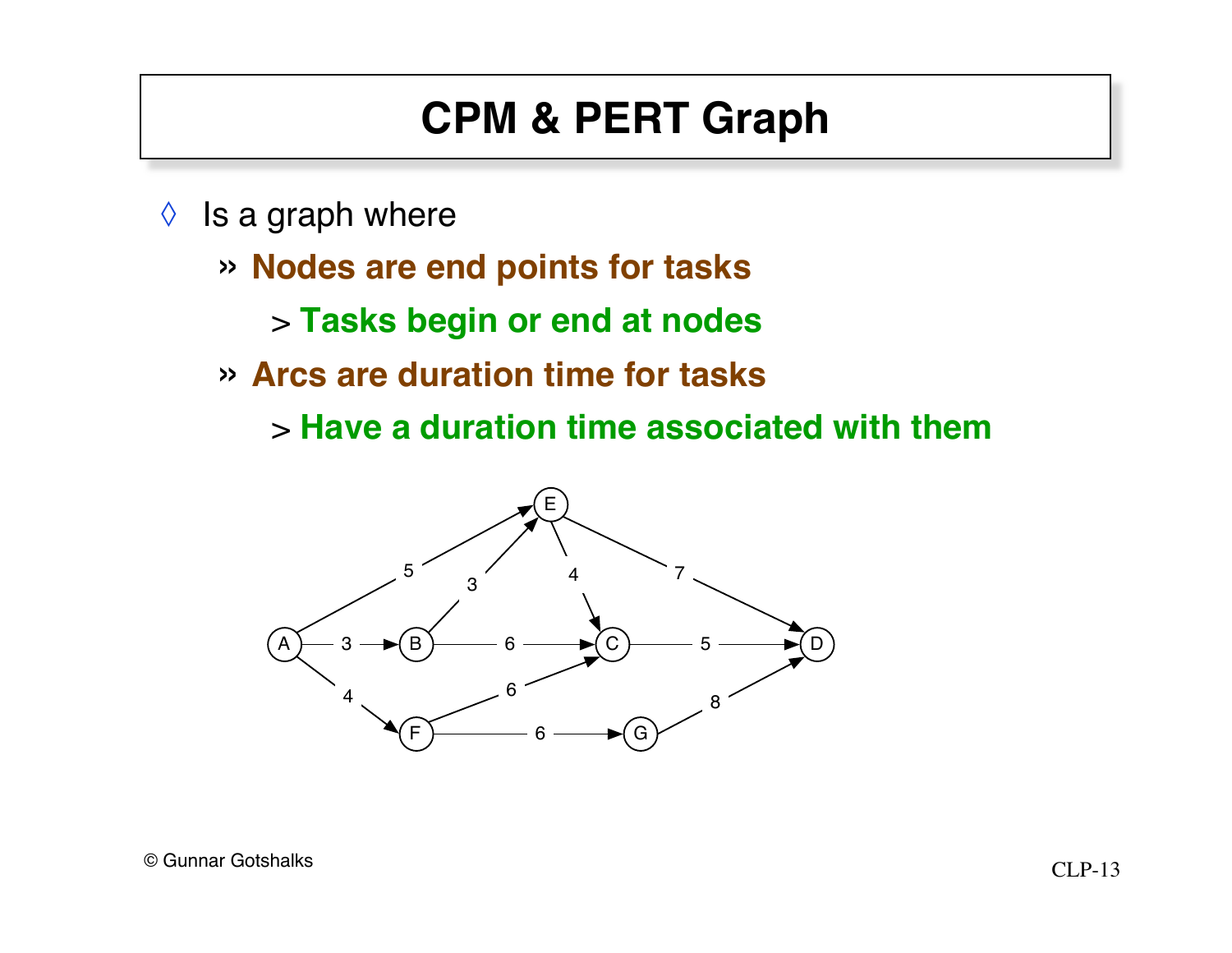# **CPM & PERT Graph – 2**

- $\Diamond$  A task cannot start until all its precedence tasks are completed
	- » **E.G. Task CD must wait until tasks EC, BC and FC are completed before it can start**

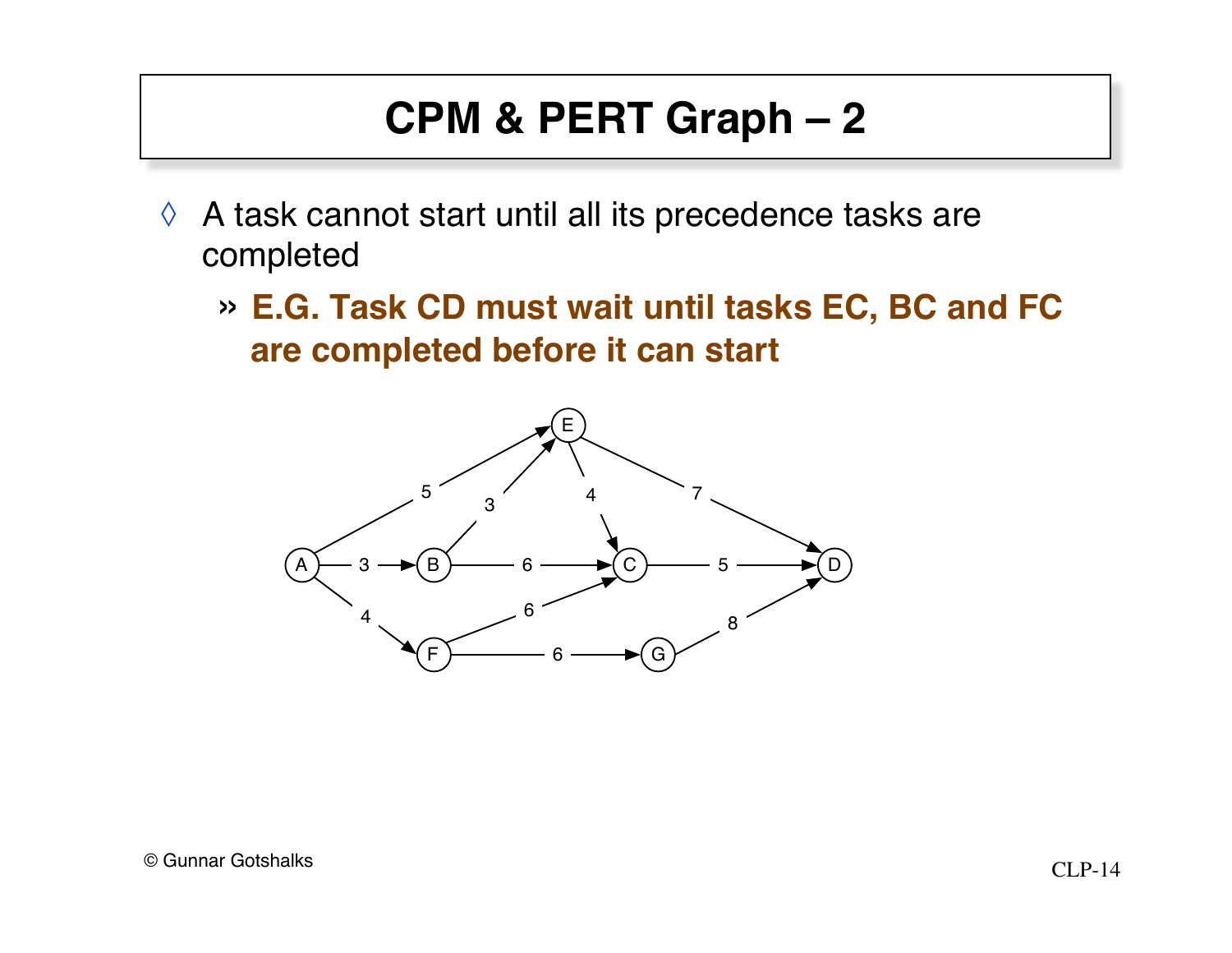# **PERT & CPM Objectives**

- $\Diamond$  Find the critical path of tasks such that if any task is delayed the entire project is delayed, hence resources are allocated to minimize delay
- $\Diamond$  Another objective is to find where there is float-time in the schedule so resources can be moved from non-critical tasks to critical tasks

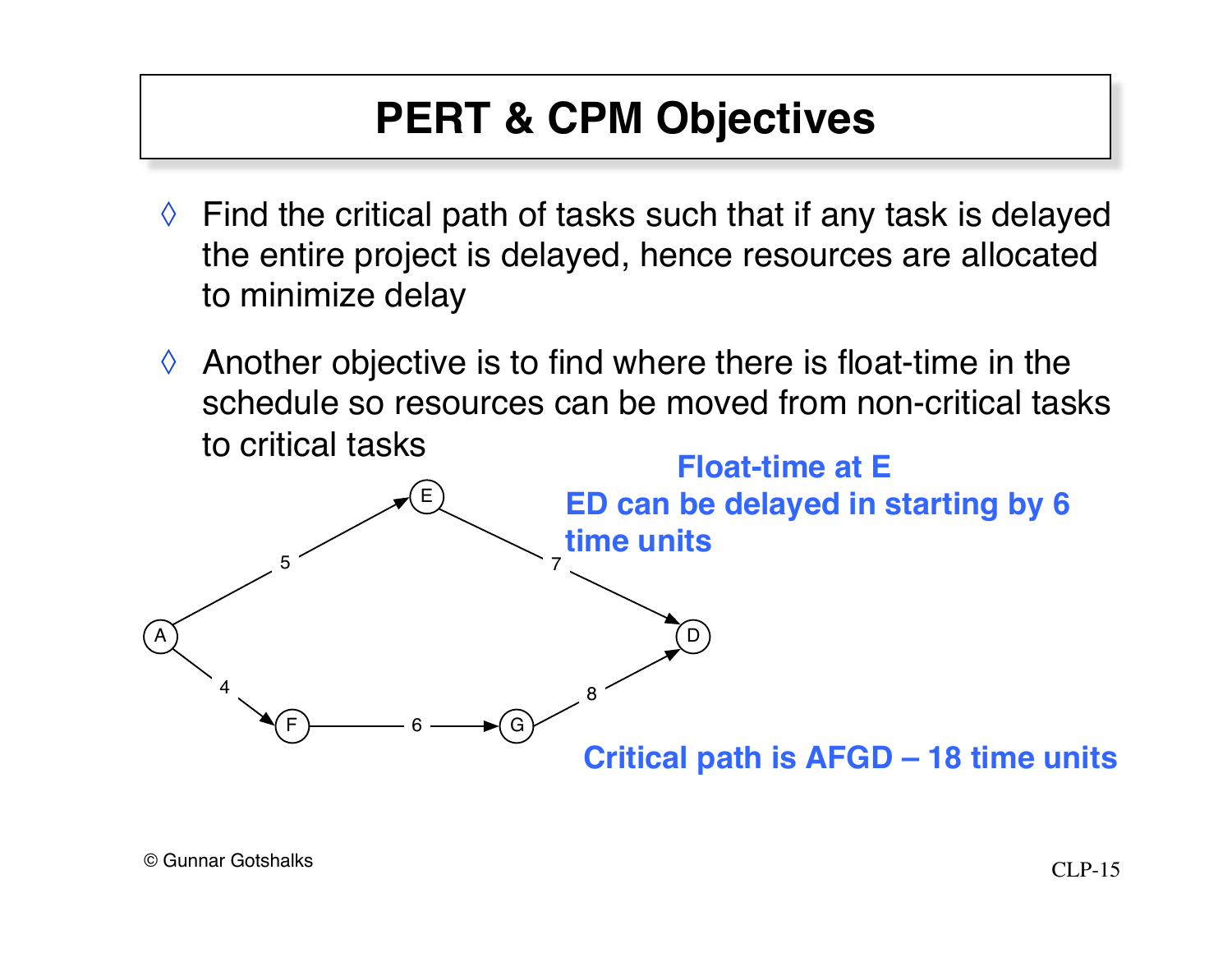# **Scheduling Example – Figure 7.1**

 $\Diamond$  The textbook gives the following scheduling algorithm

$$
\sqrt{7a} = 0, \nTa + 2 = \n
$$
Ta + 2 = TC, \nTb + 3 = Td, \nTc + 5 = TT, \nTd + 4 = TT, minimize(Tf).
$$
$$

**Note, you have to construct a final node F, with zero duration, and appropriate arcs to it.**

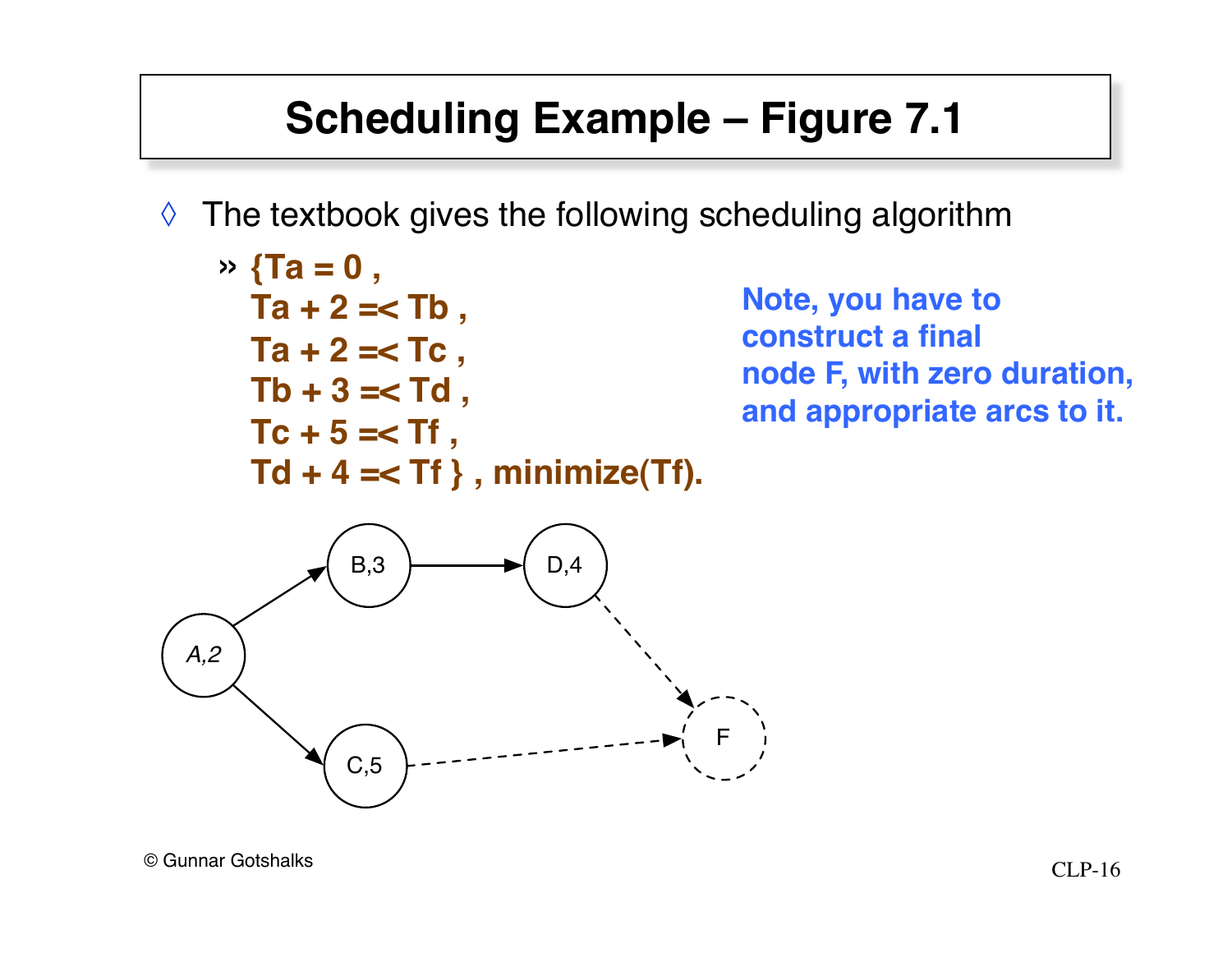### **Figure 7.1as a CPM / PERT graph**



**Task C has a float of 2 time units.**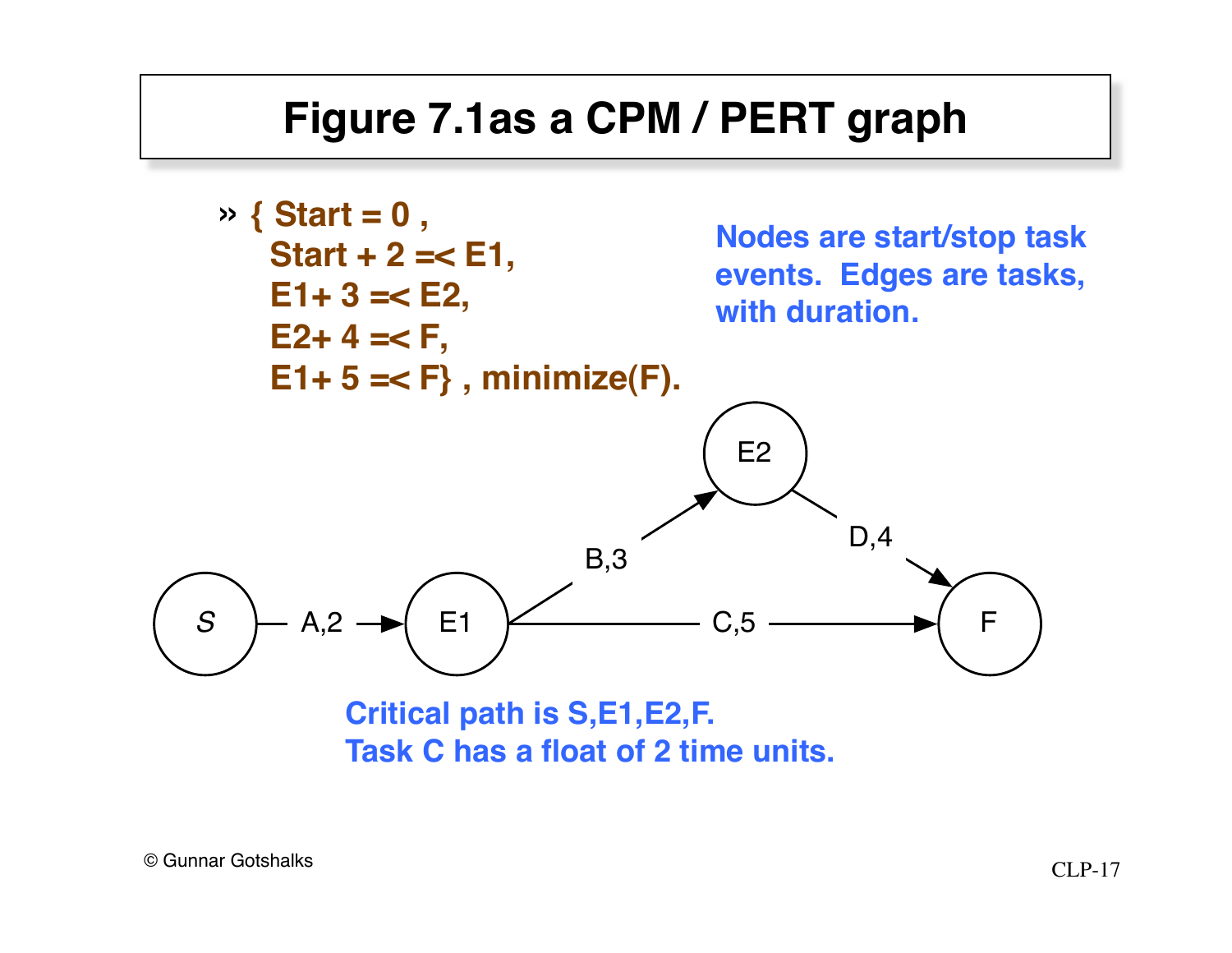### **Showing D with delayed start time**

\n
$$
\sqrt{1 + 3} = 0
$$
\n  
\n $\sqrt{1 + 2} = 1$ \n  
\n $\sqrt{1 + 3} = 1$ \n  
\n $\sqrt{1 + 3} = 1$ \n  
\n $\sqrt{1 + 3} = 1$ \n  
\n $\sqrt{1 + 5} = 1$ \n  
\n $\sqrt{1 + 5} = 1$ \n  
\n $\sqrt{1 + 2} = 1$ \n  
\n $\sqrt{1 + 2} = 1$ \n  
\n $\sqrt{1 + 2} = 1$ \n  
\n $\sqrt{1 + 2} = 1$ \n  
\n $\sqrt{1 + 2} = 1$ \n  
\n $\sqrt{1 + 2} = 1$ \n  
\n $\sqrt{1 + 2} = 1$ \n  
\n $\sqrt{1 + 2} = 1$ \n  
\n $\sqrt{1 + 2} = 1$ \n  
\n $\sqrt{1 + 2} = 1$ \n  
\n $\sqrt{1 + 2} = 1$ \n  
\n $\sqrt{1 + 2} = 1$ \n  
\n $\sqrt{1 + 2} = 1$ \n  
\n $\sqrt{1 + 2} = 1$ \n  
\n $\sqrt{1 + 2} = 1$ \n  
\n $\sqrt{1 + 2} = 1$ \n  
\n $\sqrt{1 + 2} = 1$ \n  
\n $\sqrt{1 + 2} = 1$ \n  
\n $\sqrt{1 + 2} = 1$ \n  
\n $\sqrt{1 + 2} = 1$ \n  
\n $\sqrt{1 + 2} = 1$ \n  
\n $\sqrt{1 + 2} = 1$ \n  
\n $\sqrt{1 + 2} = 1$ \n  
\n $\sqrt{1 + 2} = 1$ \n  
\n $\sqrt{1 + 2} = 1$ \n  
\n $\sqrt{1 + 2} = 1$ \n  
\n $\sqrt{1 + 2} = 1$ \n  
\n $\sqrt{1 + 2} = 1$ \n  
\n $\sqrt{1 + 2} = 1$ \n  
\n $\sqrt{1 + 2} = 1$ \n  
\n $\sqrt{1 + 2} = 1$ \n  
\n

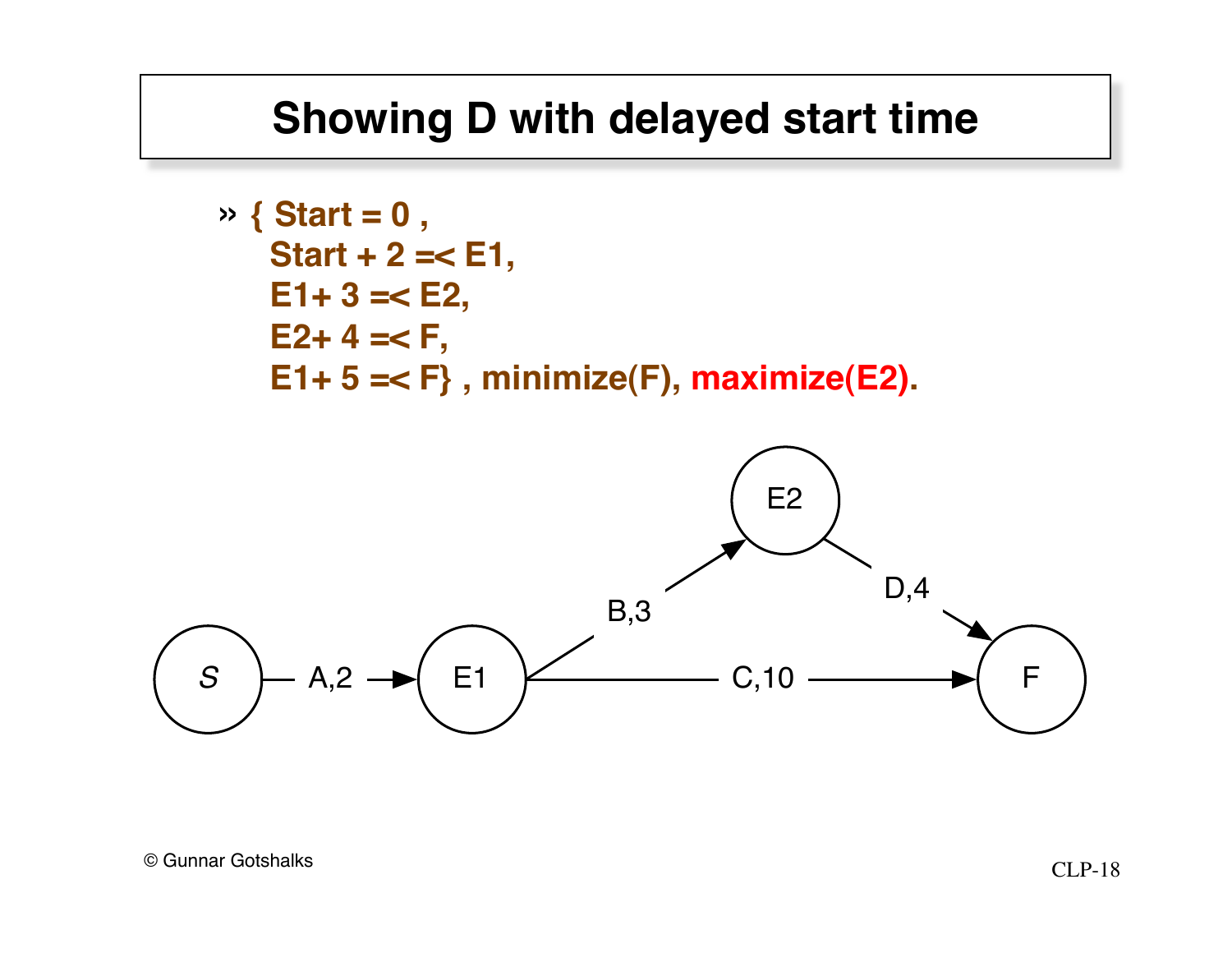### **Fibonacci – Ordinary Recursion**

 $\Diamond$  Following is a recursive definition of the Fibonacci series. For reference here are the first few terms of the series

```
Index – 0 1 2 3 4 5 6 7 8 9 10 11 12
Value – 1 1 2 3 5 8 13 21 34 55 89 144 233
Fibonacci ( N ) = Fibonacci ( N – 1 )
                 + Fibonacci ( N – 2 ).
  fib ( 0 , 1 ).
   fib ( 1 , 1 ).
   fib (N, F) :- N1 is N – 1, N2 is N – 2
                , fib ( N1 , F1 ) , fib ( N2 , F2 )
                , F is F1 + F2.
```
◊ Does not work for queries **fib ( N , 8 )** and **fib ( N , F )** » **Values for is operator are undefined.**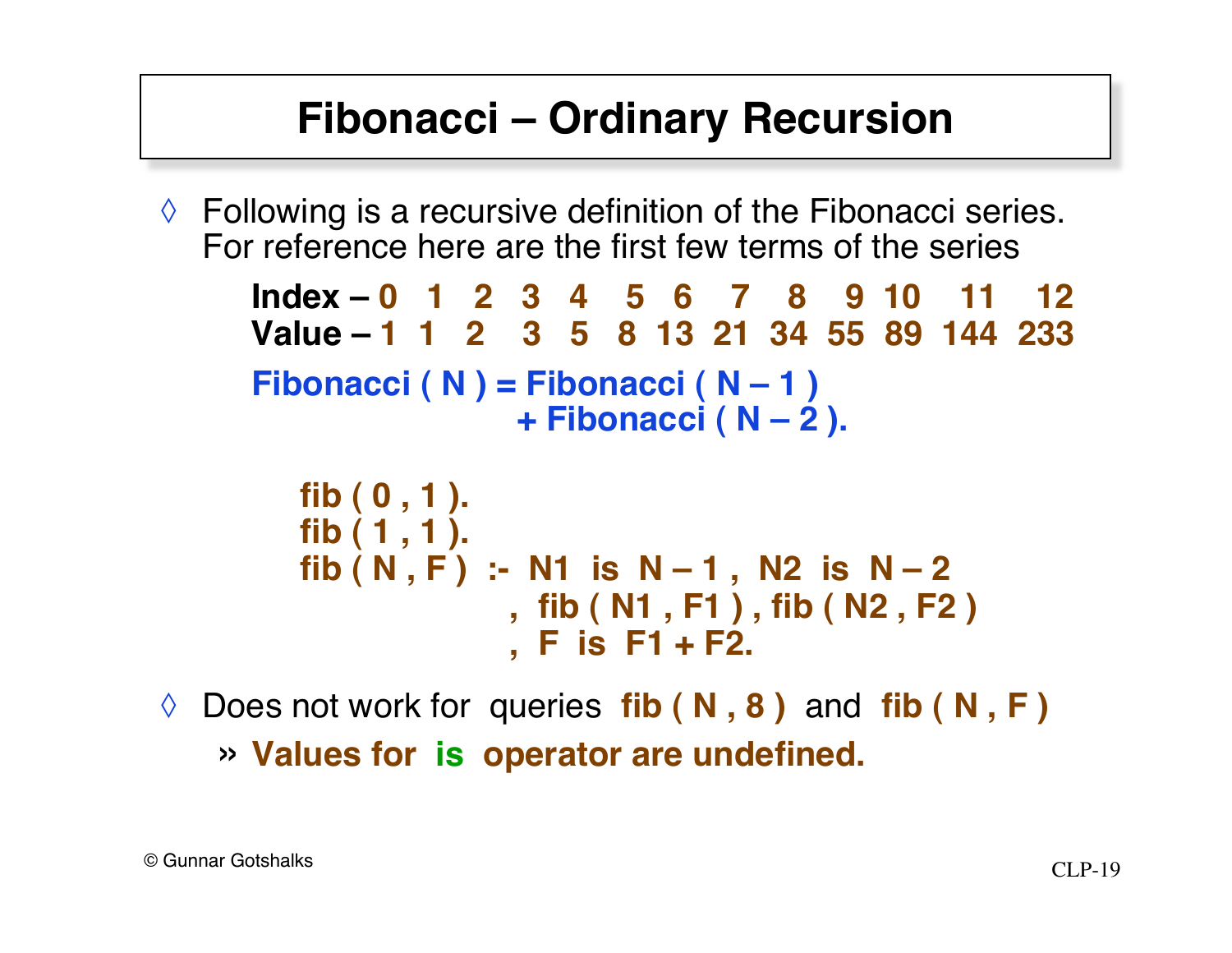## **Fibonacci with CLP**

```
fib_clp(N , F) :-
     { N = 0 , F = 1 }
;
     { N = 1 , F = 1 }
;
     { N >= 2 ,
      F = F1 + F2,
      N1 = N - 1,
      N2 = N - 2 F1 >= N1 ,
Add for computational
      F2 >= N2 }
needs, not logical needs.
     fib_clp ( N1, F1) , fib_clp ( N2 , F2).
                               With accumulators
                               we will see another
                               solution
```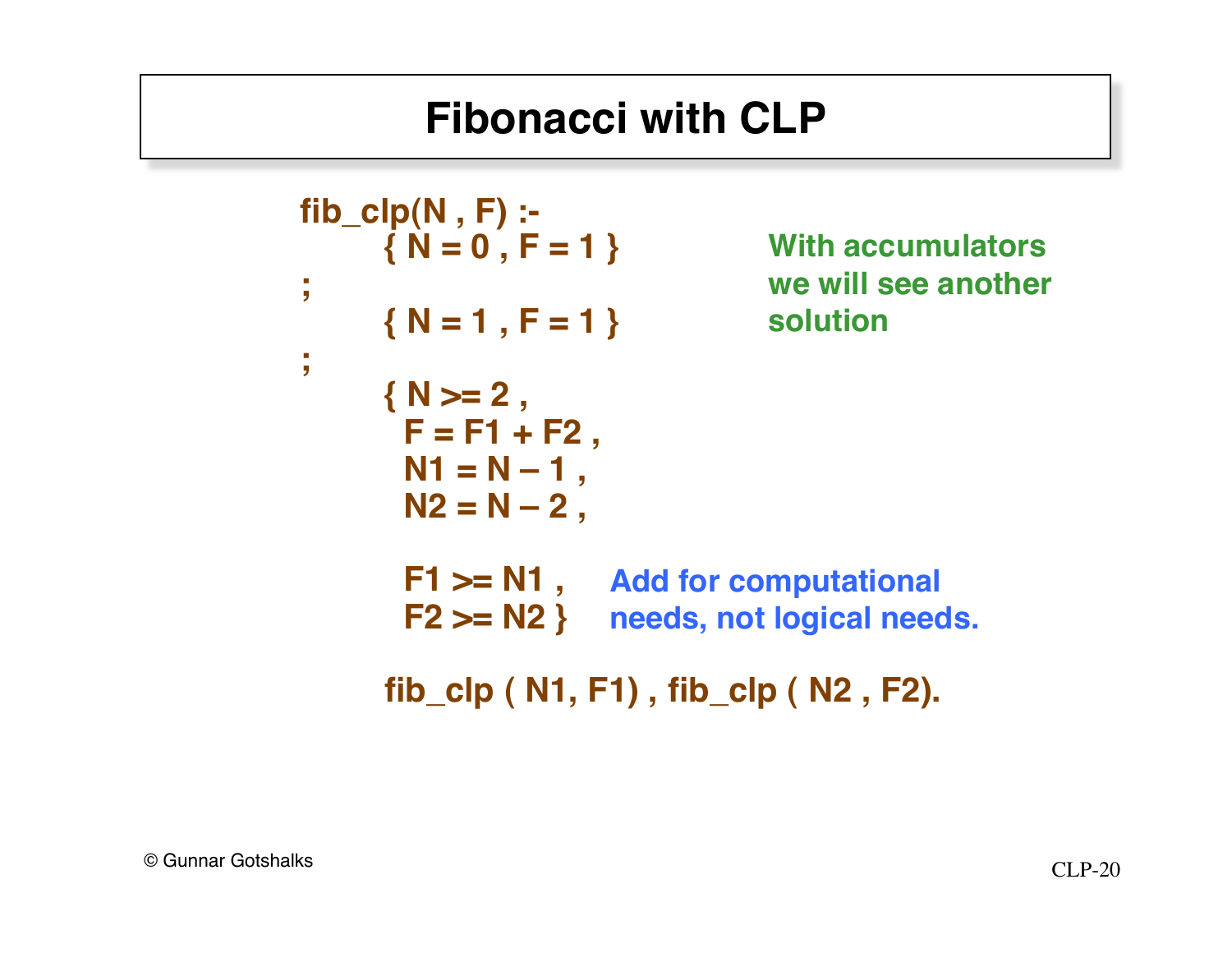# **Packing blocks into boxes**



#### ◊ Constraints

- » **All objects are rectangular in two dimensional space**
- » **Sides of rectangles are parallel to the axes**
- » **Rectangles have a height and width**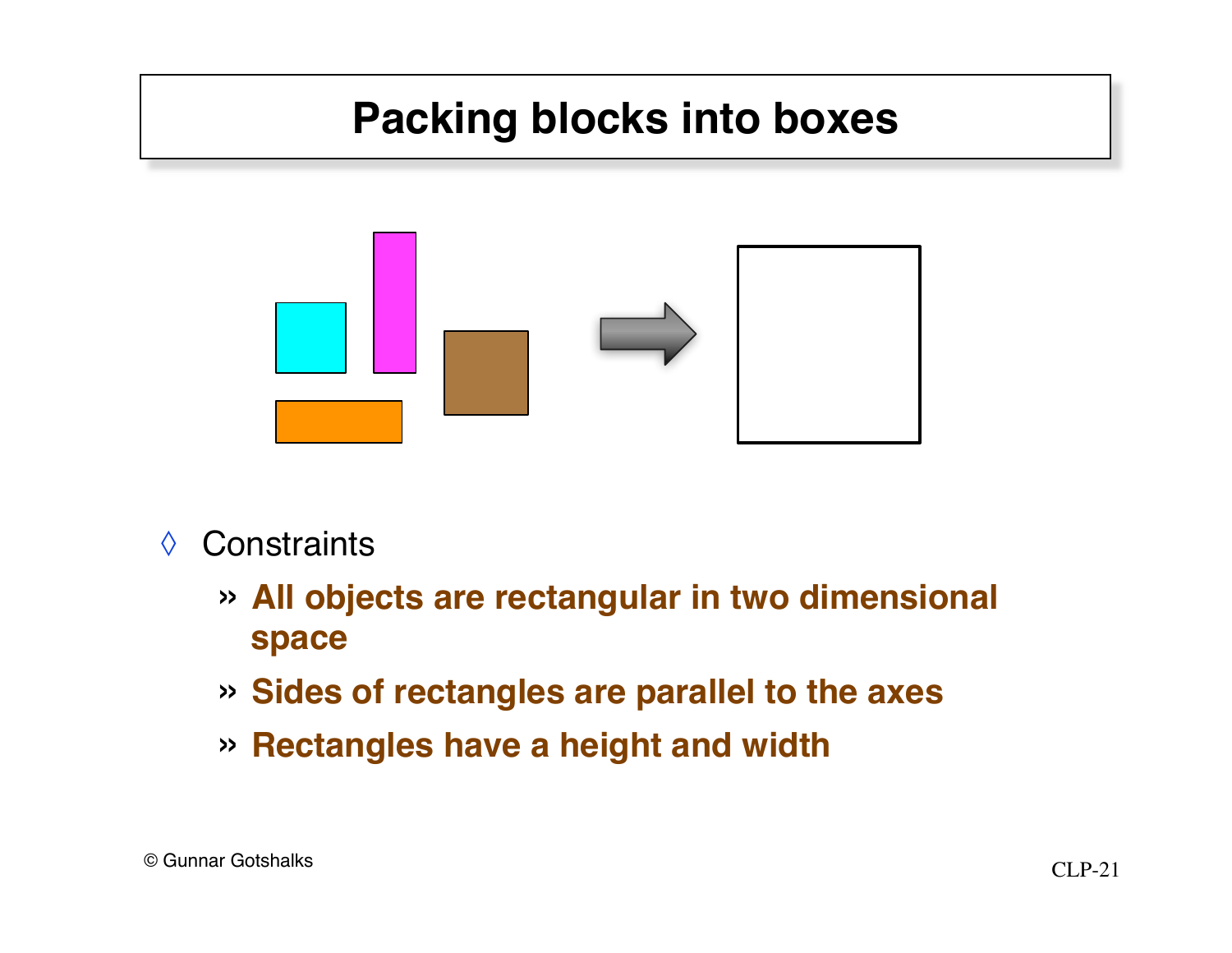### **A Pictorial Solution**

◊ Blocks can be rotated by 90 degrees within the box.



#### » **What needs to be done to get a solution in Prolog?**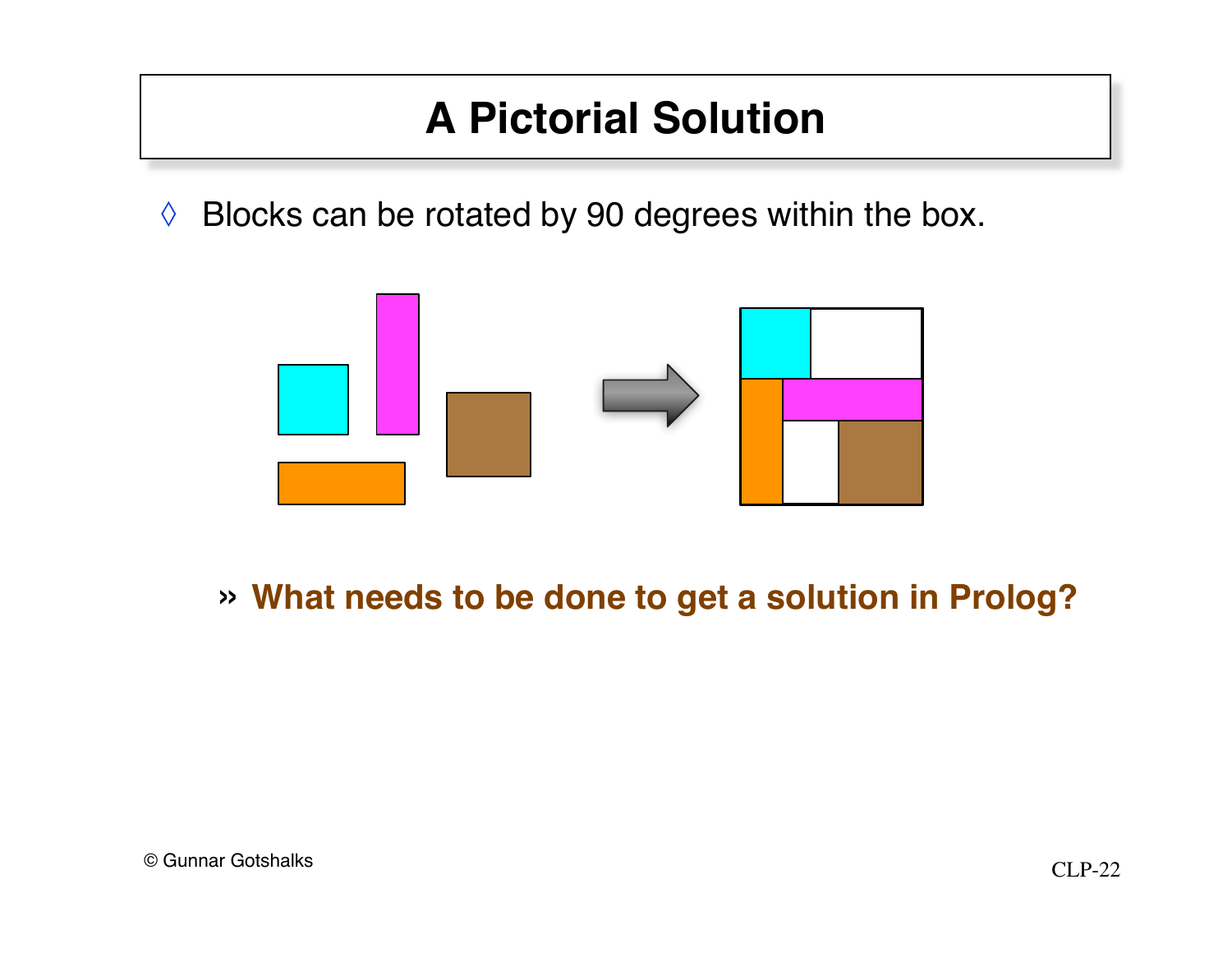# **A Pictorial Solution – 2**

◊ Blocks can be rotated by 90 degrees within the box.



- » **What needs to be done to get a solution in Prolog?**
- » **Is all of the work unique to Prolog?**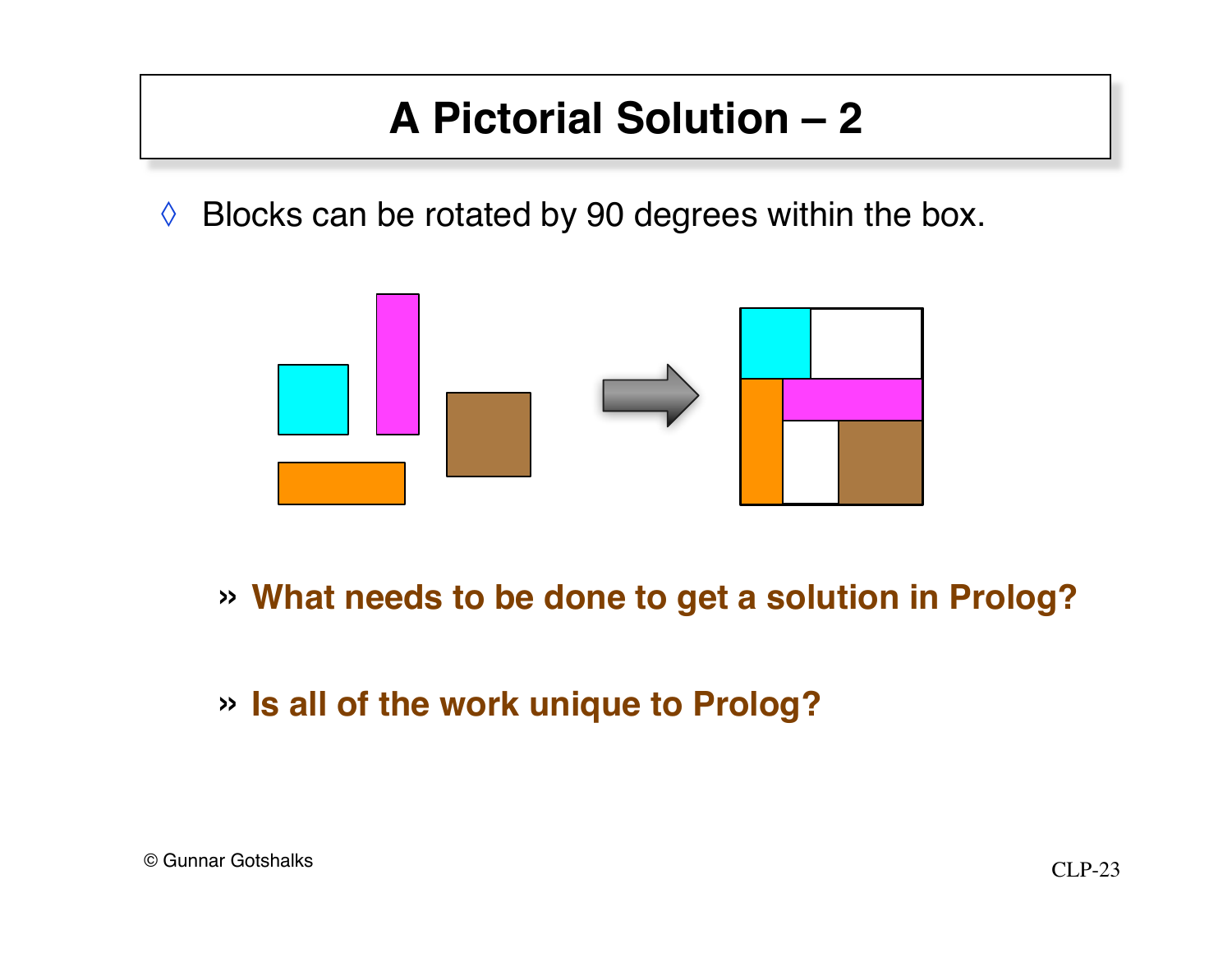# **DONALD + GERALD = ROBERT**

◊ Crypt arithmetic puzzles are like the following, where digits 0..9 replace the letters

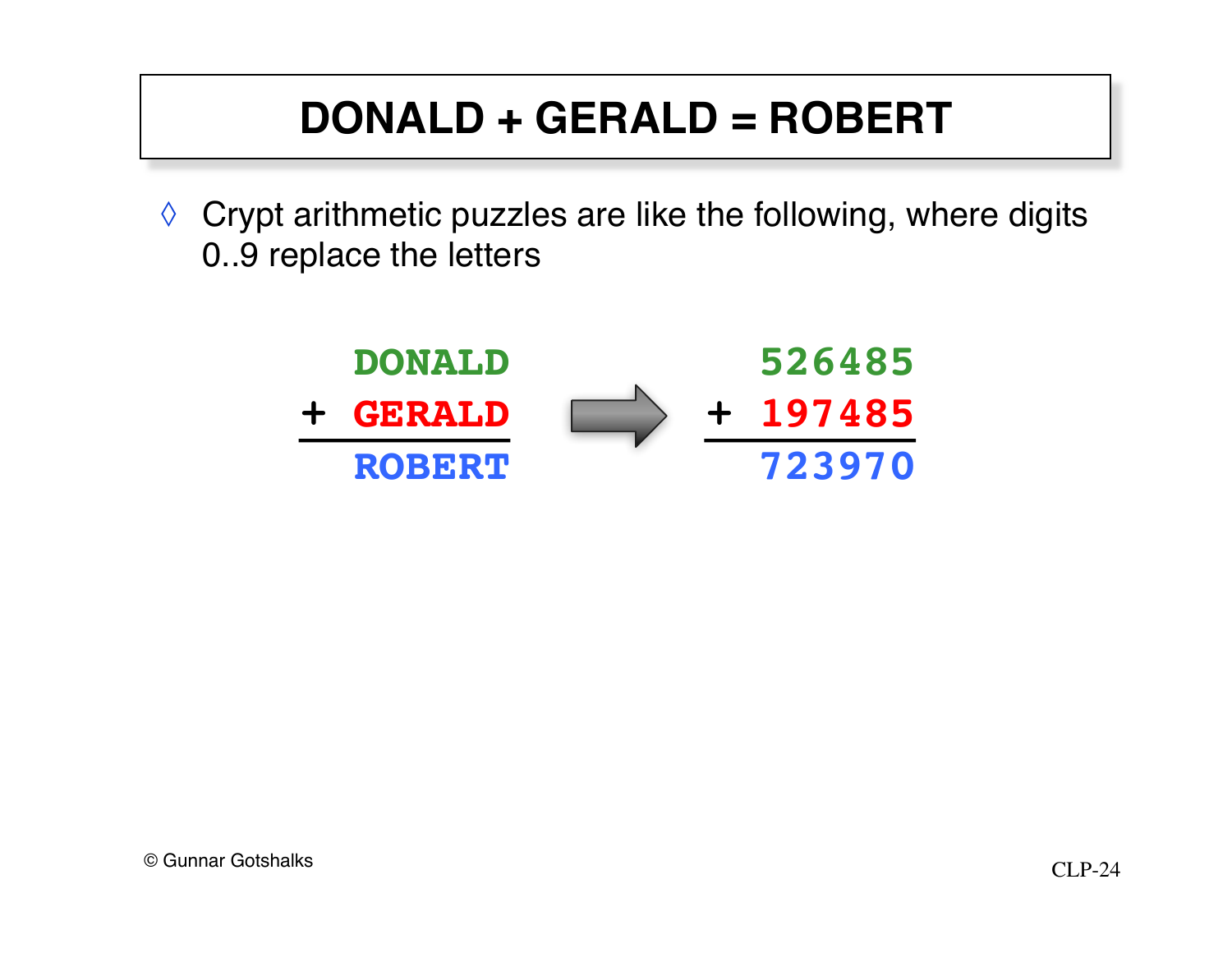# **DONALD + GERALD = ROBERT – 2**

- **solve( [D,O,N,A,L,D] , [G,E,R,A,L,D] , [R,O,B,E,R,T]) :-**
	- **Vars = [D,O,N,A,L,G,E,R,B,T], % All variables in the puzzle**
	- **Vars ins 0..9, % They are all decimal digits**
	- **all\_different( Vars), % They are all different**
	- **100000\*D + 10000\*O + 1000\*N + 100\*A + 10\*L + D +**
	- **100000\*G + 10000\*E + 1000\*R + 100\*A + 10\*L + D #=**
	- **100000\*R + 10000\*O + 1000\*B + 100\*E + 10\*R + T,**
- **% labeling( [], Vars).**
	- **label(Vars). % Use default labeling**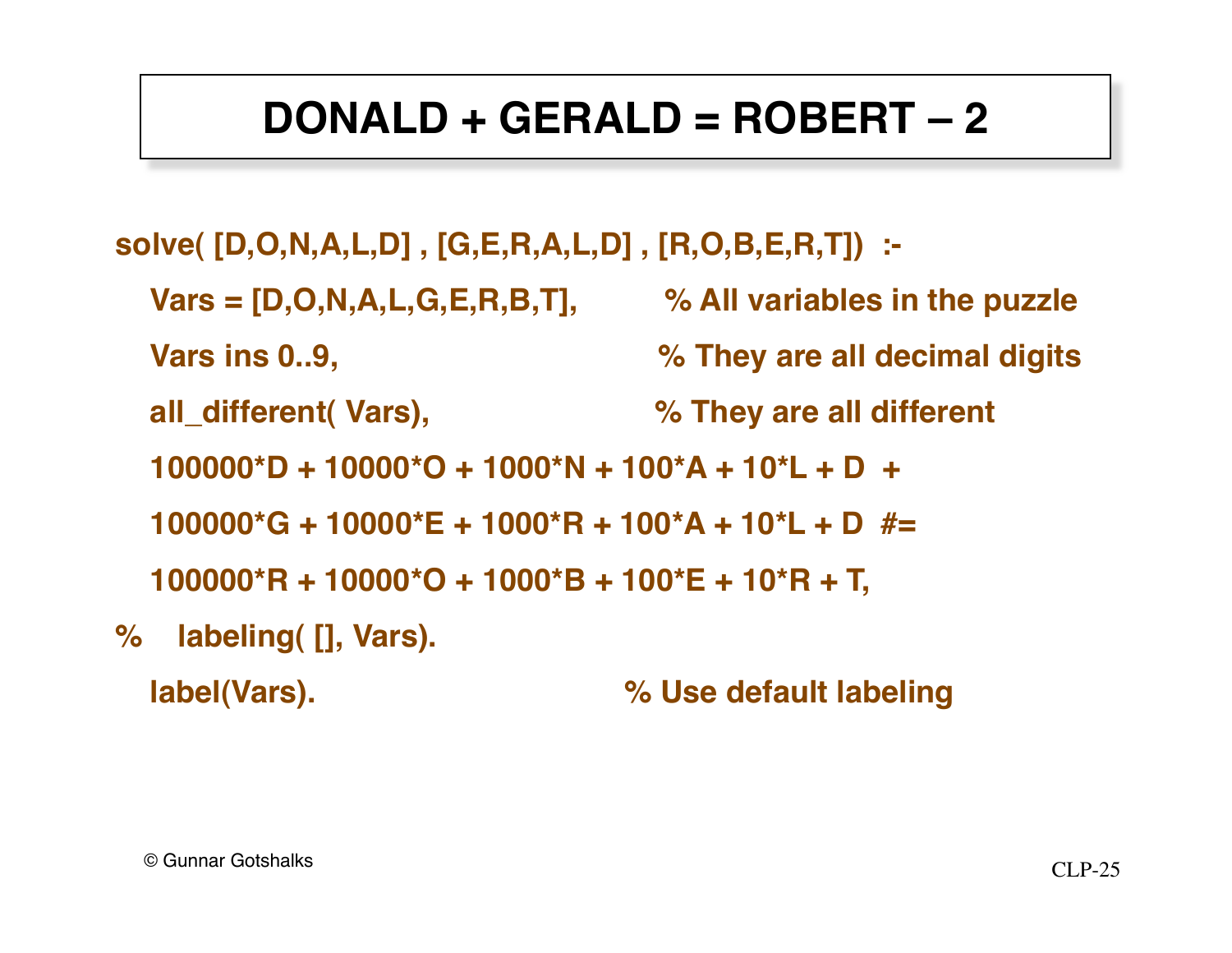### **You can time predicate execution**

```
» stats ( Time ) :-
                   statistics ( runtime , _),
                   solve \left( \underline{\hspace{1cm}}, \underline{\hspace{1cm}}, \underline{\hspace{1cm}} \right),statistics ( runtime , [ _ , Time ] ).
```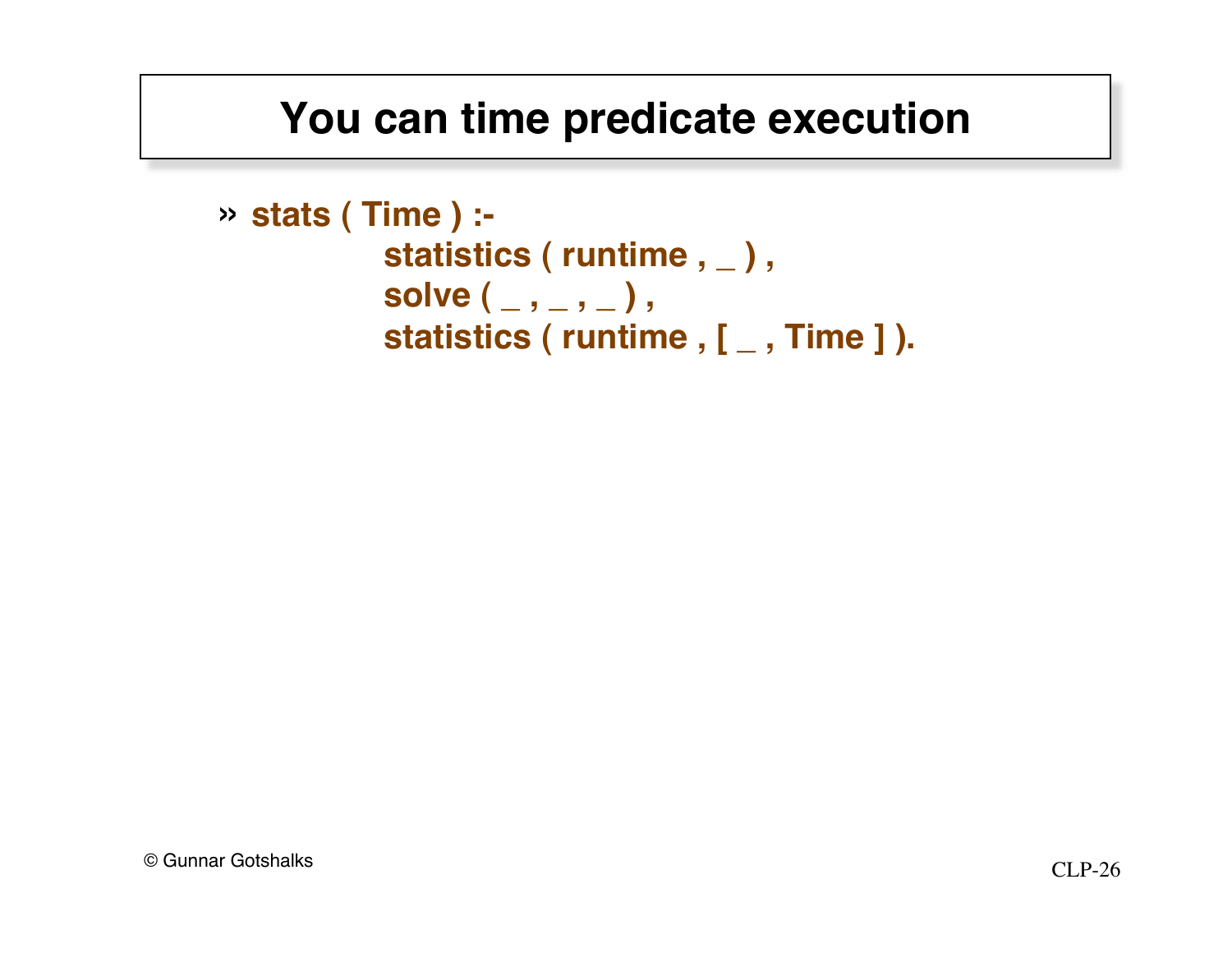# **SEND + MORE = MONEY**

```
solve( [S,E,N,D] + [M,O,R,E] = [M,O,N,E,Y] ) :-
```

```
 Vars = [S,E,N,D,M,O,R,Y], % All variables in the puzzle
```

```
 Vars ins 0..9, % They are all decimal digits
```

```
 all_different(Vars), % They are all different
```

```
 1000*S + 100*E + 10*N + D +
```

```
 1000*M + 100*O + 10*R + E #=
```

```
 10000*M + 1000*O + 100*N + 10*E + Y ,
```
 **M #\= 0 , S #\= 0 ,**

**/\* Systematically try out values for the finite domain variables in the set Vars until all of them are ground. \*/**

```
 labeling( [], Vars).
```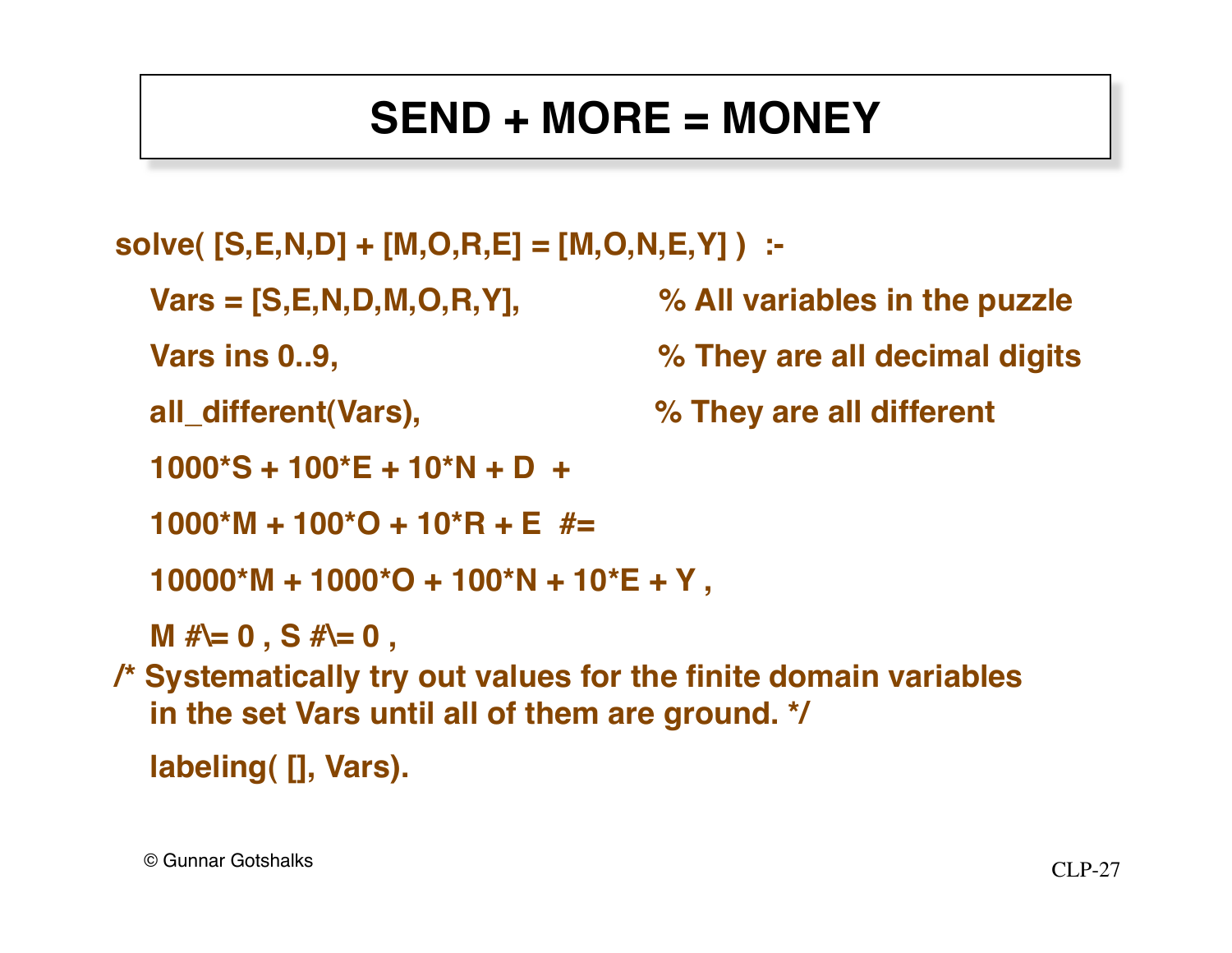### **Replacement for page 194**

- $\Diamond$  maximize (indomain  $(X)$ , Y ) does not exist in swipl » **Replace with the following**
	- » **X in 1 .. 20 , Y #= X \* ( 20 X ) , once ( labeling ( [ max ( Y ) ] , [ X , Y ] ) ).**
	- » **[ X ,Y ] ins 1 .. 20 , 2 \* X + Y #=< 40 , once ( labeling ( [ max ( X \* Y ) ] , [ X , Y ] ) ).**